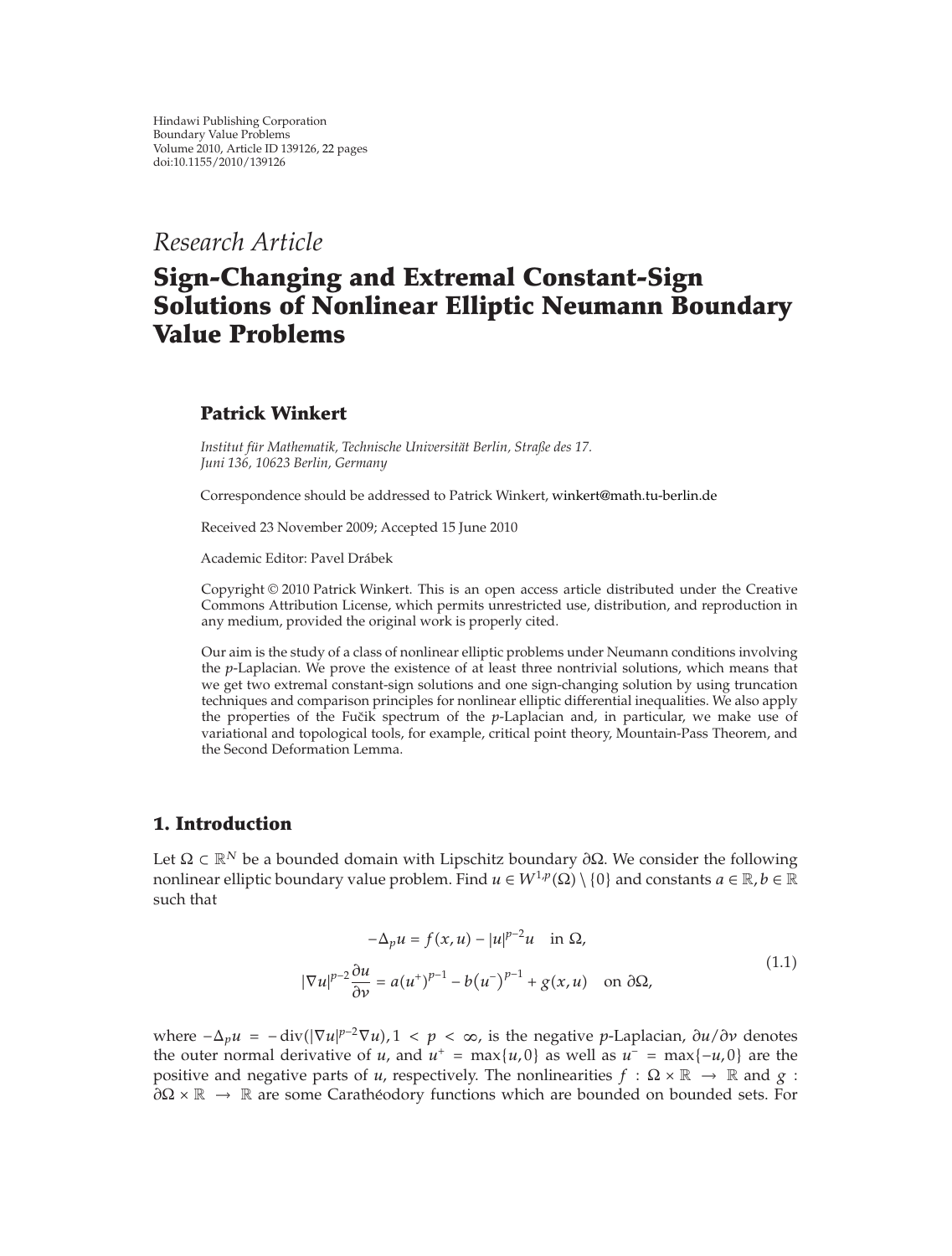reasons of simplification, we drop the notation for the trace operator *γ* :  $W^{1,p}(\Omega) \to L^p(\partial \Omega)$ which is used on the functions defined on the boundary *∂*Ω.

The motivation of our study is a recent paper of the author in [1] in which problem  $(1.1)$  was treated in case  $a = b$ . We extend this approach and prove the existence of multiple solutions for the more general problem  $(1.1)$ . To be precise, the existence of a smallest positive solution, a greatest negative solution, as well as a sign-changing solution of problem 1.1 is proved by using variational and topological tools, for example, critical point theory, Mountain-Pass Theorem, and the Second Deformation Lemma. Additionally, the Fu˘cik spectrum for the *p*-Laplacian takes an important part in our treatments.

Neumann boundary value problems in the form of  $(1.1)$  arise in different areas of pure and applied mathematics, for example, in the theory of quasiregular and quasiconformal mappings in Riemannian manifolds with boundary (see [2, 3]), in the study of optimal constants for the Sobolev trace embedding (see  $[4-7]$ ), or at non-Newtonian fluids, flow through porus media, nonlinear elasticity, reaction diffusion problems, glaciology, and so on  $(see [8-11]).$ 

The existence of multiple solutions for Neumann problems like those in the form of  $(1.1)$  has been studied by a number of authors, such as, for example, the authors of  $[12-15]$ , and homogeneous Neumann boundary value problems were considered in  $[16, 17]$  and  $[15]$ , respectively. Analogous results for the Dirichlet problem have been recently obtained in [18– 21]. Further references can also be found in the bibliography of [1].

In our consideration, the nonlinearities  $f$  and  $g$  only need to be Caratheodory functions which are bounded on bounded sets whereby their growth does not need to be necessarily polynomial. The novelty of our paper is the fact that we do not need differentiability, polynomial growth, or some integral conditions on the mappings *f* and *g*.

First, we have to make an analysis of the associated spectrum of  $(1.1)$ . The Fučik spectrum for the *p*-Laplacian with a nonlinear boundary condition is defined as the set  $\Sigma_p$ of  $(a, b) \in \mathbb{R} \times \mathbb{R}$  such that

$$
-\Delta_p u = -|u|^{p-2}u \quad \text{in } \Omega,
$$
  

$$
|\nabla u|^{p-2} \frac{\partial u}{\partial v} = a(u^+)^{p-1} - b(u^-)^{p-1} \quad \text{on } \partial\Omega,
$$
 (1.2)

has a nontrivial solution. In view of the identity

$$
|u|^{p-2}u = |u|^{p-2}(u^+ - u^-) = (u^+)^{p-1} - (u^-)^{p-1},
$$
\n(1.3)

we see at once that for  $a = b = \lambda$  problem (1.2) reduces to the Steklov eigenvalue problem

$$
-\Delta_p u = -|u|^{p-2}u \quad \text{in } \Omega,
$$
  

$$
|\nabla u|^{p-2} \frac{\partial u}{\partial v} = \lambda |u|^{p-2}u \quad \text{on } \partial \Omega.
$$
 (1.4)

We say that  $\lambda$  is an eigenvalue if (1.4) has nontrivial solutions. The first eigenvalue  $\lambda_1 > 0$  is isolated and simple and has a first eigenfunction  $\varphi_1$  which is strictly positive in  $\Omega$  (see [22]). Furthermore, one can show that  $\varphi_1$  belongs to  $L^\infty(\Omega)$  (cf., [23, Lemma 5.6 and Theorem 4.3]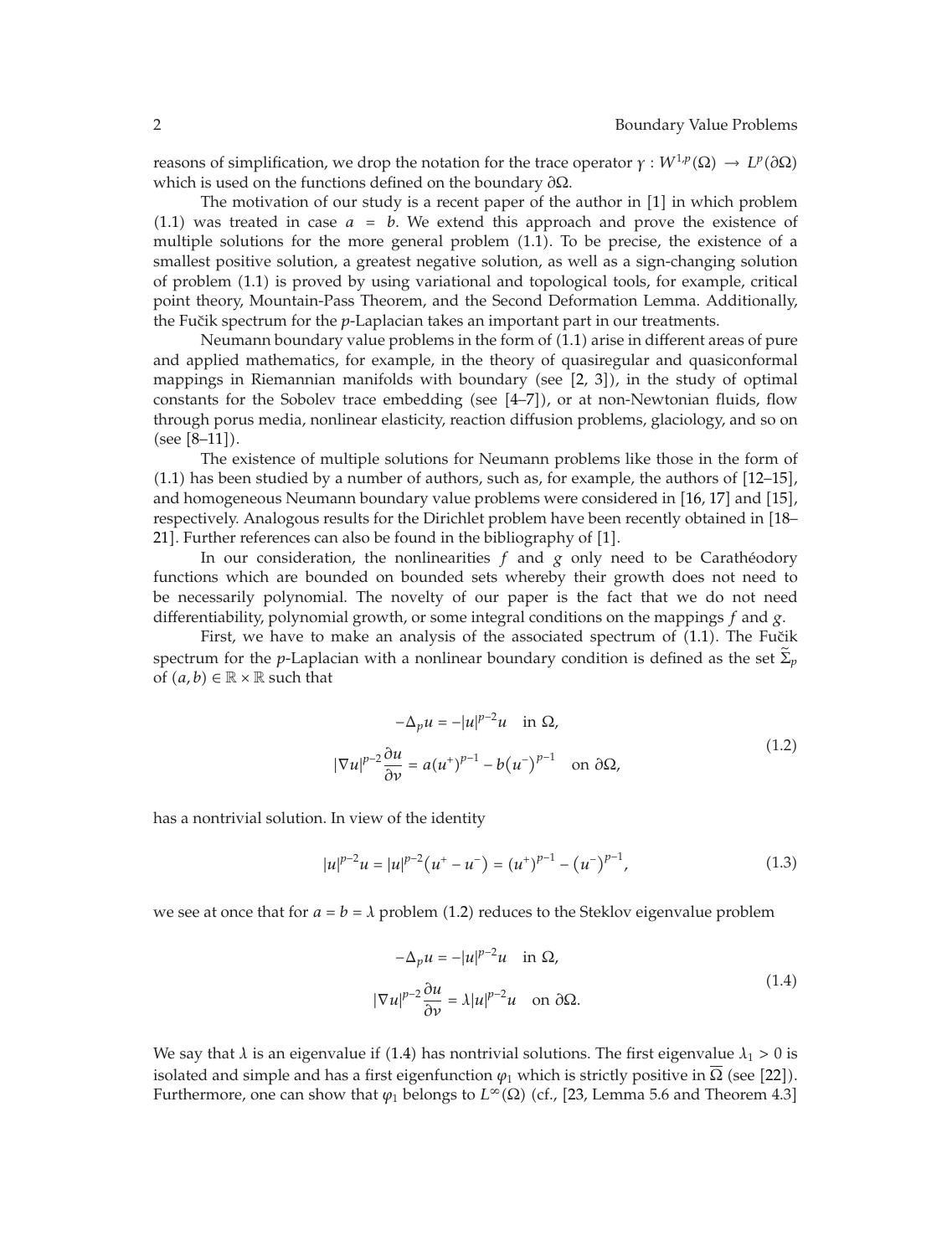or [24, Theorem 4.1]), and along with the results of Lieberman in [25, Theorem 2] it holds that  $\varphi_1 \in C^{1,\alpha}(\overline{\Omega})$ . This fact combined with  $\varphi_1(x) > 0$  in  $\overline{\Omega}$  yields  $\varphi_1 \in \text{int}(C^1(\overline{\Omega})_+)$ , where  $int(C^1(\overline{\Omega})_+)$  denotes the interior of the positive cone  $C^1(\overline{\Omega})_+ = \{u \in C^1(\overline{\Omega}) : u(x) \geq 0, \forall x \in \Omega\}$  $Ω$ } in the Banach space  $C^1(\overline{Ω})$ , given by

$$
int\left(C^1\left(\overline{\Omega}\right)_+\right) = \left\{u \in C^1\left(\overline{\Omega}\right) : u(x) > 0, \ \forall x \in \overline{\Omega}\right\}.
$$
\n(1.5)

Let us recall some properties of the Fučik spectrum. If  $\lambda$  is an eigenvalue of  $(1.4)$ , then the point  $(\lambda, \lambda)$  belongs to  $\tilde{\Sigma}_p$ . Since the first eigenfunction of (1.4) is positive,  $\tilde{\Sigma}_p$  clearly contains the two lines  $\mathbb{R} \times \{\lambda_1\}$  and  $\{\lambda_1\} \times \mathbb{R}$ . A first nontrivial curve C in  $\tilde{\Sigma}_p$  through  $(\lambda_2, \lambda_2)$  was constructed and variationally characterized by a mountain-pass procedure by Martínez and Rossi [26]. This yields the existence of a continuous path in  $\{u \in W^{1,p}(\Omega) : I^{(a,b)}(u) \leq \lambda\}$  $0, ||u||_{L<sup>p</sup>(∂Ω)} = 1$ } joining  $-φ_1$  and  $φ_1$  provided that  $(a, b)$  is above the curve C. The functional *I*<sup>(*a,b*)</sup> on  $W^{1,p}(\Omega)$  is given by

$$
I^{(a,b)}(u) = \int_{\Omega} (|\nabla u|^p + |u|^p) dx - \int_{\partial \Omega} (a(u^+)^p + b(u^-)^p) d\sigma.
$$
 (1.6)

Due to the fact that  $\lambda_2$  belongs to C, there exists a variational characterization of the second eigenvalue of  $(1.4)$  meaning that  $\lambda_2$  can be represented as

$$
\lambda_2 = \inf_{g \in \Pi} \max_{u \in g([-1,1])} \int_{\Omega} (|\nabla u|^p + |u|^p) dx, \tag{1.7}
$$

where

$$
\Pi = \{ g \in C([-1, 1], S) \mid g(-1) = -\varphi_1, g(1) = \varphi_1 \},
$$
  

$$
S = \left\{ u \in W^{1, p}(\Omega) : \int_{\partial \Omega} |u|^p d\sigma = 1 \right\}.
$$
 (1.8)

The proof of this result is given in [26].

An important part in our considerations takes the following Neumann boundary value problem defined by

$$
-\Delta_p u = -\varsigma |u|^{p-2}u + 1 \quad \text{in } \Omega,
$$
  

$$
|\nabla u|^{p-2} \frac{\partial u}{\partial \nu} = 1 \quad \text{on } \partial \Omega,
$$
 (1.9)

where  $\zeta > 1$  is a constant. As pointed out in [1], there exists a unique solution  $e \in \text{int}(C^1(\Omega)_+)$ of problem 1.9 which is required for the construction of sub- and supersolutions of problem  $(1.1)$ .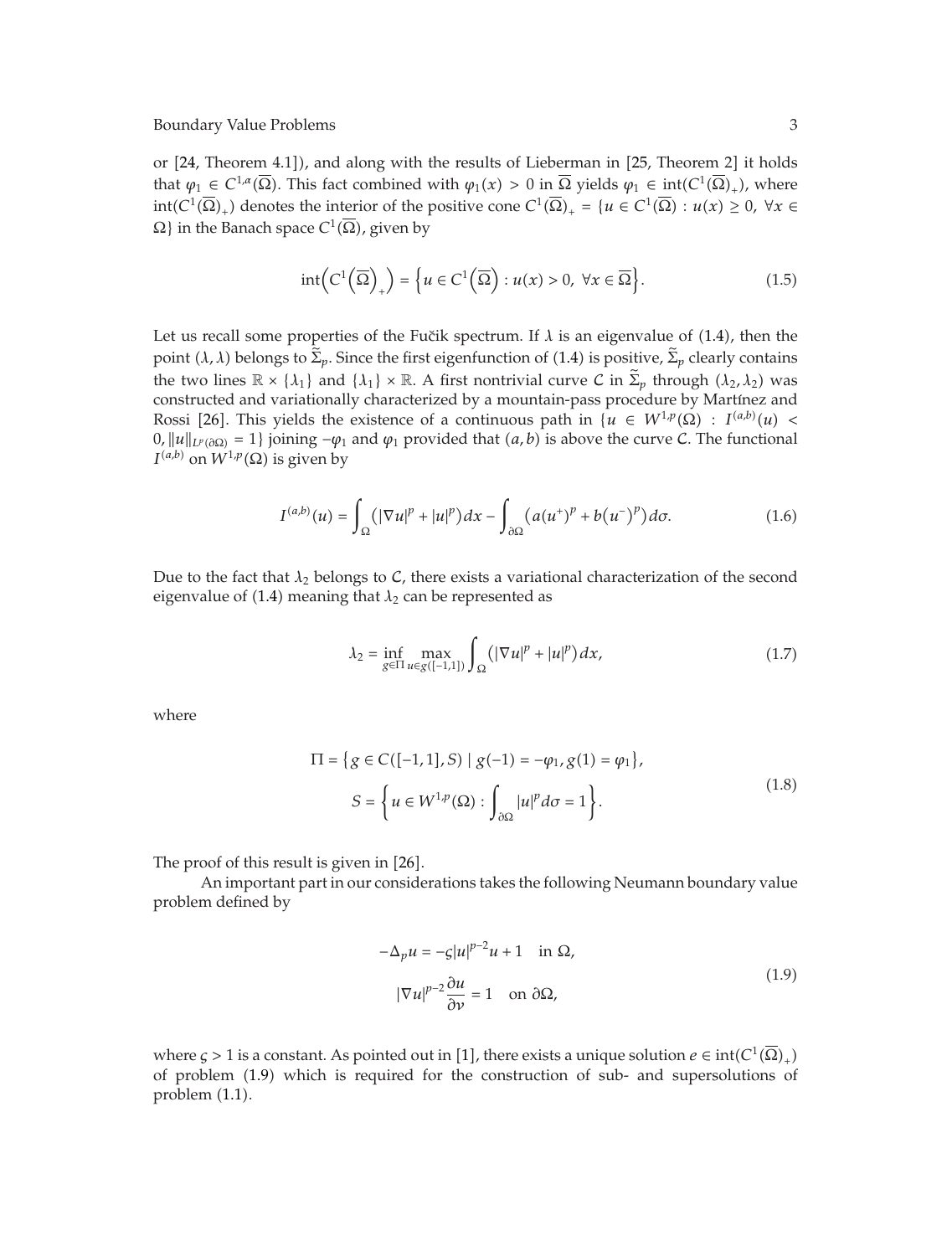# **2. Notations and Hypotheses**

Now, we impose the following conditions on the nonlinearities *f* and *g* in problem 1.1. The maps  $f : \Omega \times \mathbb{R} \to \mathbb{R}$  and  $g : \partial \Omega \times \mathbb{R} \to \mathbb{R}$  are Caratheodory functions, which means that they are measurable in the first argument and continuous in the second one. Furthermore, we suppose the following assumptions.

 $(H1)$  $(f1)$ 

$$
\lim_{s \to 0} \left( \frac{f(x, s)}{|s|^{p-2} s} \right) = 0, \quad \text{uniformly with respect to a.a. } x \in \Omega. \tag{2.1}
$$

 $(f2)$ 

$$
\lim_{|s| \to \infty} \left( \frac{f(x, s)}{|s|^{p-2} s} \right) = -\infty, \quad \text{uniformly with respect to a.a. } x \in \Omega. \tag{2.2}
$$

- (f3)  $f$  is bounded on bounded sets.
- (f4) There exists  $\delta_f > 0$  such that

$$
\frac{f(x,s)}{|s|^{p-2}s} \ge 0, \quad \text{for all } 0 < |s| \le \delta_f \text{ for a.a. } x \in \Omega. \tag{2.3}
$$

 $(H2)$   $(g1)$ 

$$
\lim_{s \to 0} \left( \frac{g(x, s)}{|s|^{p-2} s} \right) = 0, \quad \text{uniformly with respect to a.a. } x \in \partial \Omega. \tag{2.4}
$$

 $(g2)$ 

$$
\lim_{|s| \to \infty} \left( \frac{g(x, s)}{|s|^{p-2} s} \right) = -\infty, \quad \text{uniformly with respect to a.a. } x \in \partial \Omega. \tag{2.5}
$$

 $(g3)$   $g$  is bounded on bounded sets.

 $(g4)$   $g$  satisfies the condition

$$
\left| g(x_1, s_1) - g(x_2, s_2) \right| \le L \left[ |x_1 - x_2|^{\alpha} + |s_1 - s_2|^{\alpha} \right],\tag{2.6}
$$

for all pairs  $(x_1,s_1)$ ,  $(x_2,s_2)$  in  $\partial \Omega \times [-M_0,M_0]$ , where  $M_0$  is a positive constant and  $\alpha \in (0,1].$ 

(H3) Let  $(a, b) \in \mathbb{R}_+^2$  be above the first nontrivial curve C of the Fučik spectrum constructed in [26] (see Figure 1).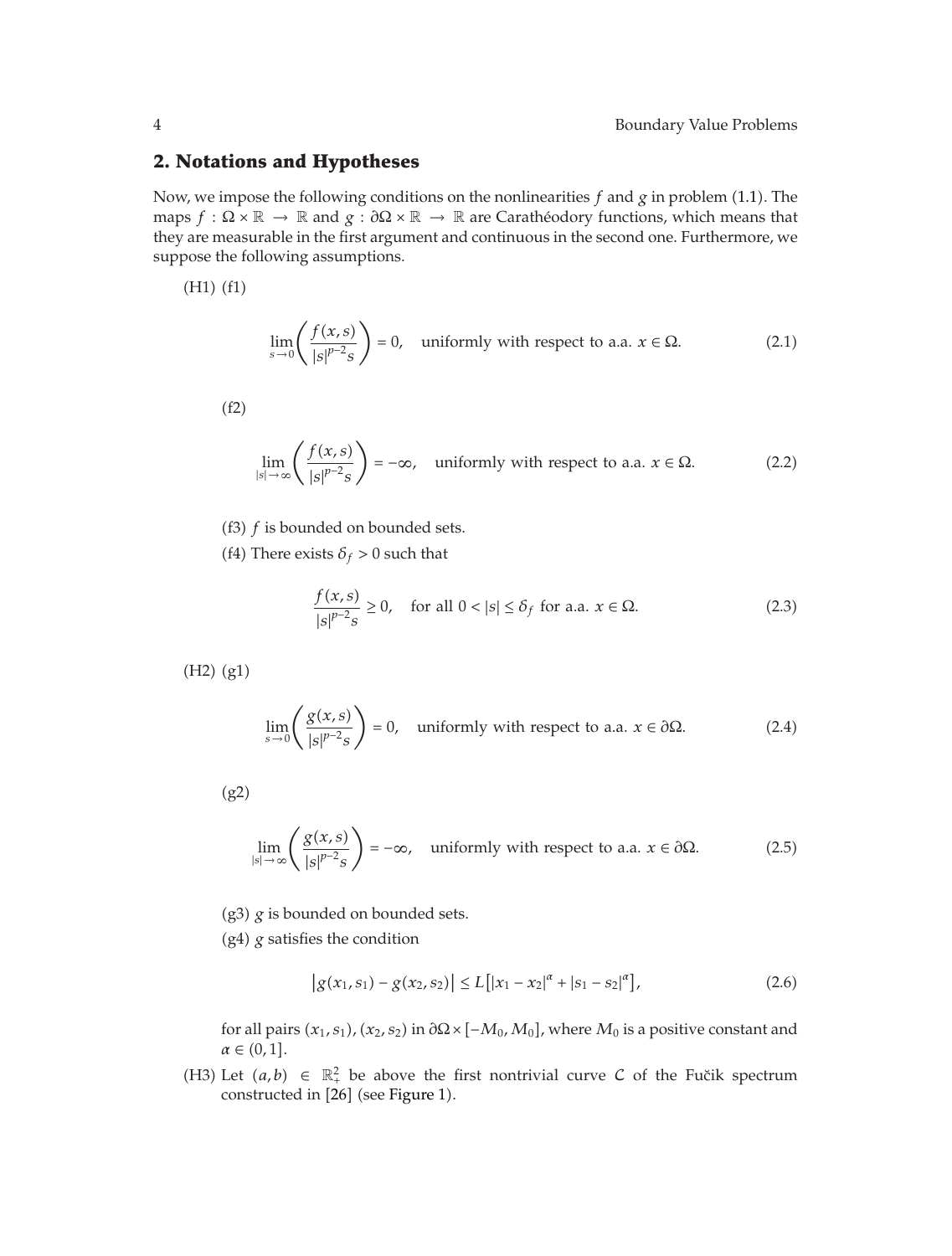Note that (H2)(g4) implies that the function  $(x, s) \mapsto a|s|^{p-1} - b|s|^{p-1} + g(x, s)$  fulfills a condition as in (H2)(g4), too. Moreover, we see at once that  $u = 0$  is a trivial solution of problem (1.1) because of the conditions  $(H1)(f1)$  and  $(H2)(g1)$ , which guarantees that  $f(x,0) = g(x,0) = 0$ . It should be noted that hypothesis (H3) includes that  $a, b > \lambda_1$  (see [26] or Figure 1).

*Example 2.1.* Let the functions  $f : \Omega \times \mathbb{R} \to \mathbb{R}$  and  $g : \partial \Omega \times \mathbb{R} \to \mathbb{R}$  be given by

$$
f(x,s) = \begin{cases} |s|^{p-2}s(1+(s+1)e^{-s}) & \text{if } s \le -1, \\ \operatorname{sgn}(s)\frac{|s|^p}{2}(|(s-1)\cos(s+1)|+s+1) & \text{if } -1 \le s \le 1, \\ s^{p-1}e^{1-s} - |x|(s-1)s^{p-1}e^s & \text{if } s \ge 1, \end{cases}
$$
\n
$$
g(x,s) = \begin{cases} |s|^{p-2}s(s+1+e^{s+1}) & \text{if } s \le -1, \\ |s|^{p-1}se^{(s^2-1)\sqrt{|x|}} & \text{if } -1 \le s \le 1, \\ s^{p-1}(\cos(1-s)+(1-s)e^s) & \text{if } s \ge 1. \end{cases}
$$
\n(2.7)

Then all conditions in  $(H1)(f1)–(f4)$  and  $(H2)(g1)–(g4)$  are fulfilled.

*Definition 2.2.* A function  $u \in W^{1,p}(\Omega)$  is called a weak solution of (1.1) if the following holds:

$$
\int_{\Omega} |\nabla u|^{p-2} \nabla u \nabla \varphi \, dx = \int_{\Omega} \left( f(x, u) - |u|^{p-2} u \right) \varphi \, dx \n+ \int_{\partial \Omega} \left( a(u^+)^{p-1} - b(u^-)^{p-1} + g(x, u) \right) \varphi \, d\sigma, \quad \forall \varphi \in W^{1, p}(\Omega).
$$
\n(2.8)

*Definition 2.3.* A function  $u \in W^{1,p}(\Omega)$  is called a subsolution of (1.1) if the following holds:

$$
\int_{\Omega} |\nabla \underline{u}|^{p-2} \nabla \underline{u} \nabla \varphi \, dx \le \int_{\Omega} \left( f(x, \underline{u}) - |\underline{u}|^{p-2} \underline{u} \right) \varphi \, dx
$$
\n
$$
+ \int_{\partial \Omega} \left( a (\underline{u}^+)^{p-1} - b (\underline{u}^-)^{p-1} + g(x, \underline{u}) \right) \varphi \, d\sigma, \quad \forall \varphi \in W^{1,p}(\Omega)_+.
$$
\n(2.9)

*Definition 2.4.* A function  $\overline{u} \in W^{1,p}(\Omega)$  is called a supersolution of (1.1) if the following holds:

$$
\int_{\Omega} |\nabla \overline{u}|^{p-2} \nabla \overline{u} \nabla \varphi \, dx \ge \int_{\Omega} \left( f(x, \overline{u}) - |\overline{u}|^{p-2} \overline{u} \right) \varphi \, dx
$$
\n
$$
+ \int_{\partial \Omega} \left( a(\overline{u}^+)^{p-1} - b(\overline{u}^-)^{p-1} + g(x, \overline{u}) \right) \varphi \, d\sigma, \quad \forall \varphi \in W^{1,p}(\Omega)_+.
$$
\n(2.10)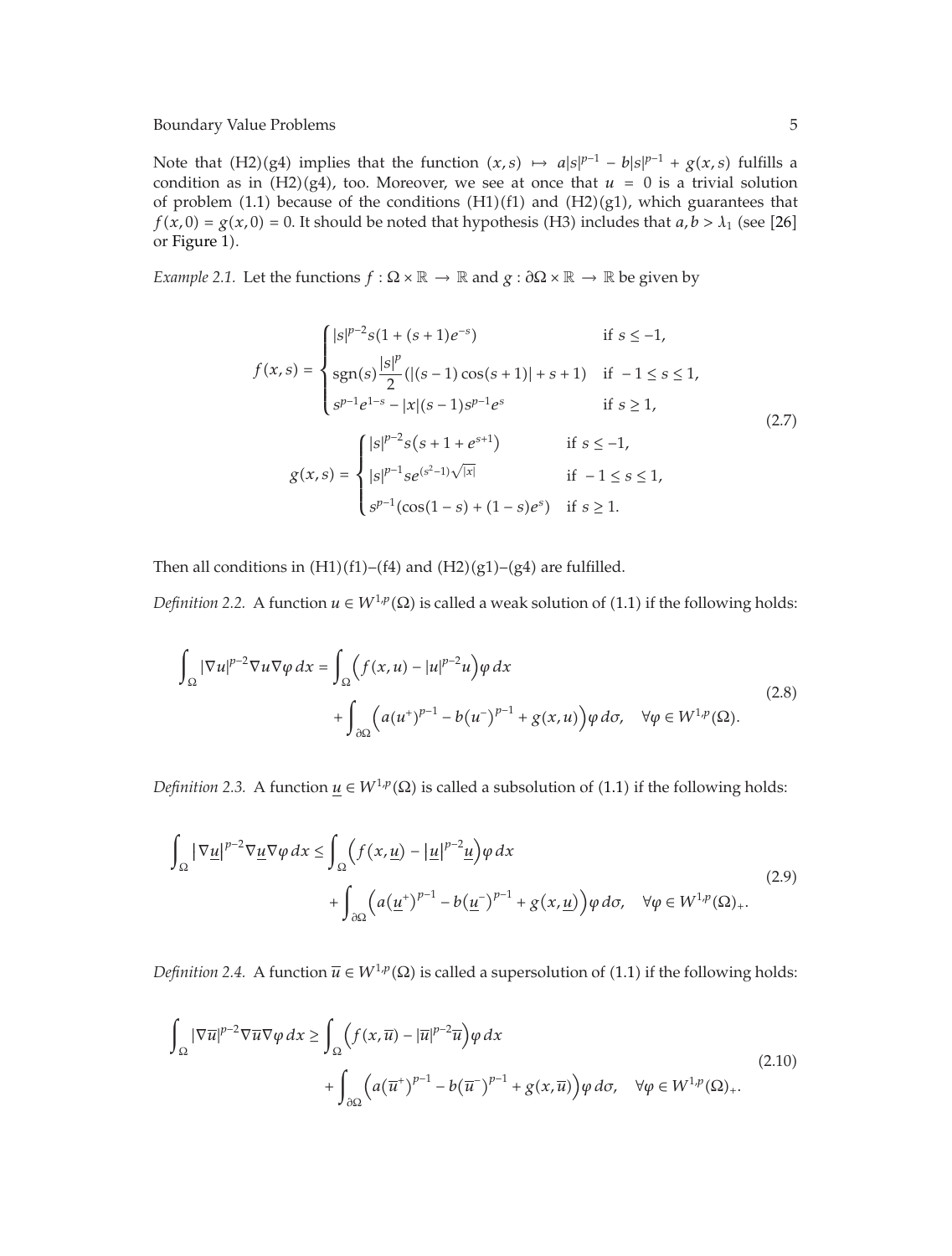

Figure 1: Fučik spectrum

We recall that  $W^{1,p}(\Omega)_+ := \{ \varphi \in W^{1,p}(\Omega) : \varphi \geq 0 \}$  denotes all nonnegative functions of *W*<sup>1</sup> $_p$ </sup>( $\Omega$ ). Furthermore, for functions *u*, *v*, *w* ∈ *W*<sup>1</sup> $_p$ </sup>( $\Omega$ ) satisfying *v* ≤ *u* ≤ *w*, we have the *relation γ*(*v*)  $\leq$  *γ*(*u*)  $\leq$  *γ*(*w*), where *γ* : *W*<sup>1</sup>,*p*</sup>(Ω)  $\rightarrow$  *LP*(∂Ω) stands for the well-known trace operator.

# **3. Extremal Constant-Sign Solutions**

For the rest of the paper we denote by  $\varphi_1 \in \text{int}(C^1(\overline{\Omega})_+)$  the first eigenfunction of the Steklov eigenvalue problem  $(1.4)$  corresponding to its first eigenvalue  $\lambda_1$ . Furthermore, the function  $e \in \text{int}(C^1(\overline{\Omega})_+)$  stands for the unique solution of the auxiliary Neumann boundary value problem defined in (1.9). Our first lemma reads as follows.

**Lemma 3.1.** Let conditions (H1)-(H2) be satisfied and let  $a, b > \lambda_1$ . Then there exist constants *ϑa, ϑb >* 0 *such that ϑae and* −*ϑbe are a positive supersolution and a negative subsolution, respectively, of problem* (1.1).

*Proof.* Setting  $\overline{u} = \vartheta_a e$  with a positive constant  $\vartheta_a$  to be specified and considering the auxiliary problem  $(1.9)$ , we obtain

$$
\int_{\Omega} |\nabla(\vartheta_a e)|^{p-2} \nabla(\vartheta_a e) \nabla \varphi \, dx = -\varsigma \int_{\Omega} (\vartheta_a e)^{p-1} \varphi \, dx + \int_{\Omega} \vartheta_a^{p-1} \varphi \, dx + \int_{\partial \Omega} \vartheta_a^{p-1} \varphi \, d\sigma, \quad \forall \varphi \in W^{1,p}(\Omega).
$$
\n(3.1)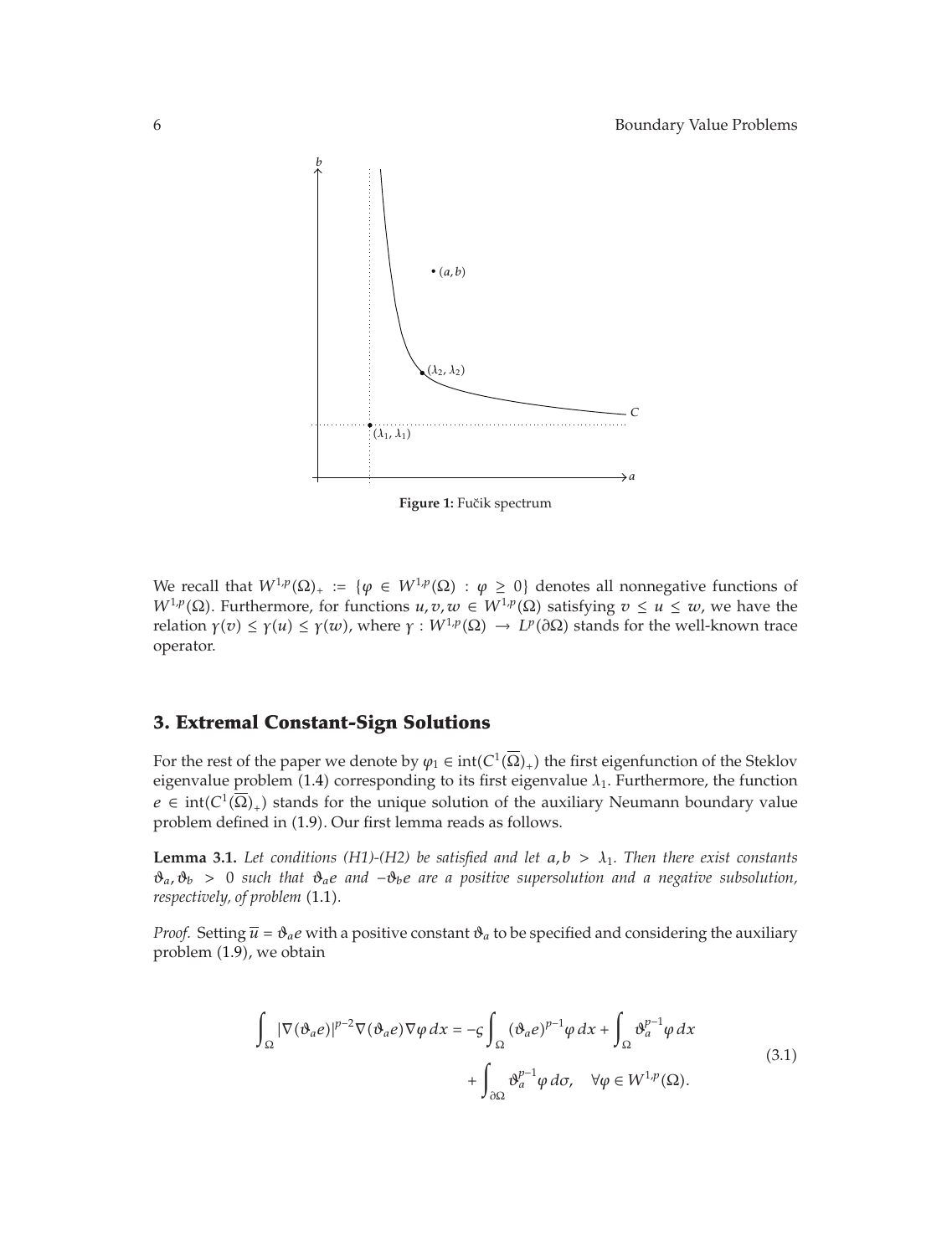In order to satisfy Definition 2.4 for  $\overline{u} = \vartheta_a e$ , we have to show that the following inequality holds true meaning:

$$
\int_{\Omega} \left( \vartheta_a^{p-1} - \tilde{c}(\vartheta_a e)^{p-1} - f(x, \vartheta_a e) \right) \varphi \, dx + \int_{\partial \Omega} \left( \vartheta_a^{p-1} - a(\vartheta_a e)^{p-1} - g(x, \vartheta_a e) \right) \varphi \, d\sigma \ge 0, \quad (3.2)
$$

where  $\tilde{c}$  =  $\varsigma$  – 1 with  $\tilde{c}$  > 0. Condition (H1)(f2) implies the existence of  $s_{\varsigma}$  > 0 such that

$$
\frac{f(x,s)}{s^{p-1}} < -\tilde{c}, \quad \text{for a.a. } x \in \Omega \text{ and all } s > s_{\varsigma}, \tag{3.3}
$$

and due to  $(H1)(f3)$ , we have

$$
\left| -f(x,s) - \tilde{c}s^{p-1} \right| \le \left| f(x,s) \right| + \tilde{c}s^{p-1} \le c_{\varsigma}, \quad \text{for a.a. } x \in \Omega \text{ and all } s \in [0, s_{\varsigma}]. \tag{3.4}
$$

Hence, we get

$$
f(x,s) \le -\tilde{c}s^{p-1} + c_{\varsigma}, \quad \text{for a.a. } x \in \Omega \text{ and all } s \ge 0.
$$
 (3.5)

Because of hypothesis (H2)(g2), there exists  $s_a > 0$  such that

$$
\frac{g(x,s)}{s^{p-1}} < -a, \quad \text{for a.a. } x \in \partial\Omega \text{ and all } s > s_a,\tag{3.6}
$$

and thanks to condition (H2)(g3), we find a constant  $c_a > 0$  such that

$$
\left| -g(x,s) - as^{p-1} \right| \le \left| g(x,s) \right| + as^{p-1} \le c_a, \quad \text{for a.a. } x \in \partial \Omega \text{ and all } s \in [0, s_a]. \tag{3.7}
$$

Finally, we have

$$
g(x,s) \le -as^{p-1} + c_a, \quad \text{for a.a. } x \in \partial\Omega \text{ and all } s \ge 0.
$$
 (3.8)

Using the inequality in  $(3.5)$  to the first integral in  $(3.2)$  yields

$$
\int_{\Omega} \left( \vartheta_a^{p-1} - \tilde{c}(\vartheta_a e)^{p-1} - f(x, \vartheta_a e) \right) \varphi \, dx \ge \int_{\Omega} \left( \vartheta_a^{p-1} - \tilde{c}(\vartheta_a e)^{p-1} + \tilde{c}(\vartheta_a e)^{p-1} - c_{\varsigma} \right) \varphi \, dx
$$
\n
$$
= \int_{\Omega} \left( \vartheta_a^{p-1} - c_{\varsigma} \right) \varphi \, dx,
$$
\n(3.9)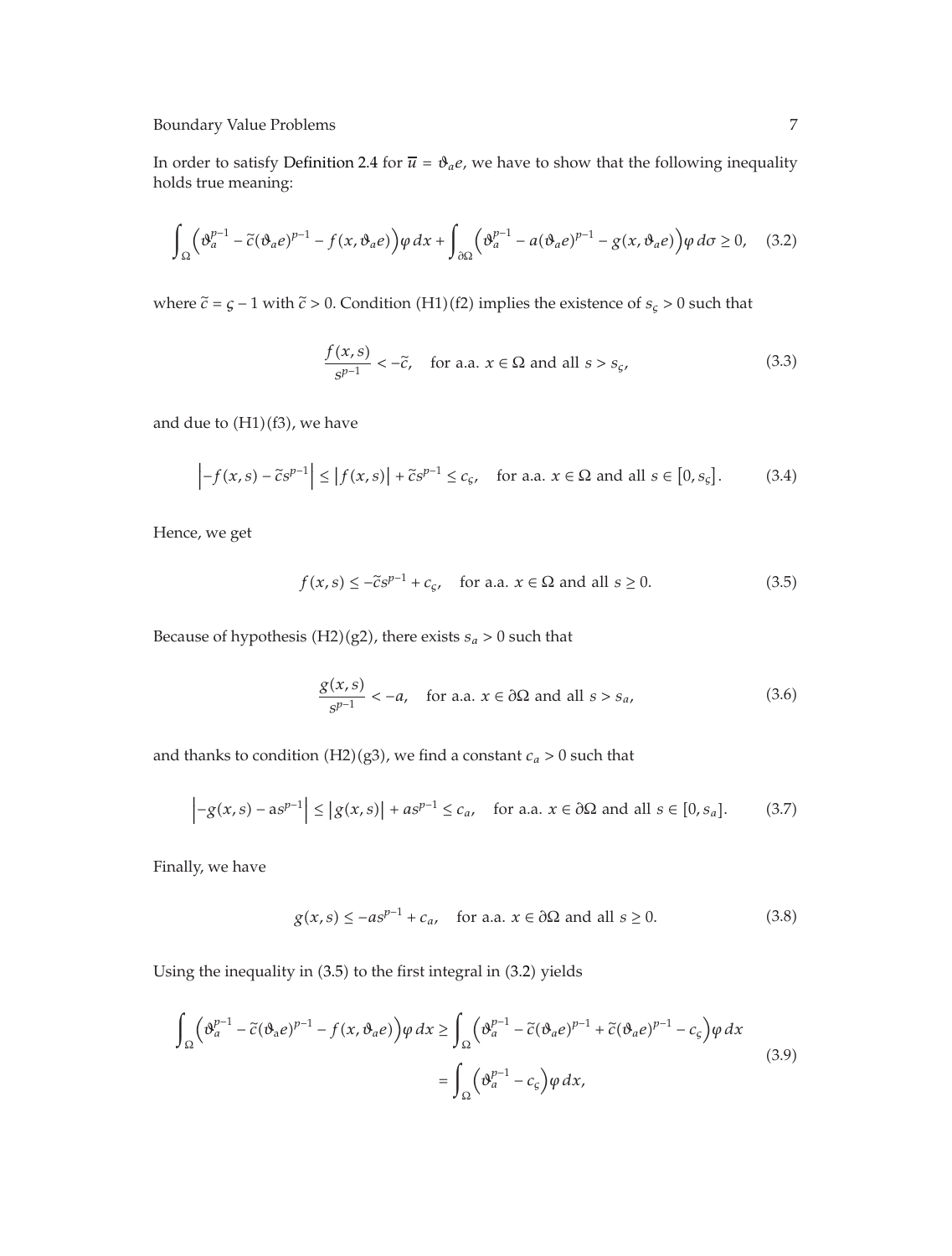which proves its nonnegativity if  $\vartheta_a \geq c_s^{1/(p-1)}$ . Applying (3.8) to the second integral in (3.2) ensures that

$$
\int_{\partial\Omega} \left( \vartheta_a^{p-1} - a(\vartheta_a e)^{p-1} - g(x, \vartheta_a e) \right) \varphi \, dx \ge \int_{\partial\Omega} \left( \vartheta_a^{p-1} - a(\vartheta_a e)^{p-1} + a(\vartheta_a e)^{p-1} - c_a \right) \varphi \, dx
$$
\n
$$
\ge \int_{\partial\Omega} \left( \vartheta_a^{p-1} - c_a \right) \varphi \, dx. \tag{3.10}
$$

We take  $\vartheta_a := \max\{c_s^{1/(p-1)}, c_a^{1/(p-1)}\}$  to verify that both integrals in (3.2) are nonnegative. Hence, the function  $\overline{u} = \vartheta_a e$  is in fact a positive supersolution of problem (1.1). In a similar way one proves that  $u = -\theta_b e$  is a negative subsolution, where we apply the following estimates:

$$
f(x,s) \ge -\tilde{c}s^{p-1} - c_{\varsigma}, \quad \text{for a.a. } x \in \Omega \text{ and all } s \le 0,
$$
  
 
$$
g(x,s) \ge -bs^{p-1} - c_b, \quad \text{for a.a. } x \in \partial\Omega \text{ and all } s \le 0.
$$
 (3.11)

This completes the proof.

The next two lemmas show that constant multipliers of  $\varphi_1$  may be sub- and supersolution of (1.1). More precisely, we have the following result.

**Lemma 3.2.** *Assume that (H1)-(H2) are satisfied. If*  $a > \lambda_1$ *, then for*  $\varepsilon > 0$  *sufficiently small and any*  $b \in \mathbb{R}$  *the function*  $\varepsilon \varphi_1$  *is a positive subsolution of problem* (1.1).

*Proof.* The Steklov eigenvalue problem (1.4) implies for all  $\varphi \in W^{1,p}(\Omega)$ ,

$$
\int_{\Omega} |\nabla(\varepsilon \varphi_1)|^{p-2} \nabla(\varepsilon \varphi_1) \nabla \varphi \, dx = -\int_{\Omega} (\varepsilon \varphi_1)^{p-1} \varphi \, dx + \int_{\partial \Omega} \lambda_1 (\varepsilon \varphi_1)^{p-1} \varphi \, d\sigma. \tag{3.12}
$$

Definition 2.3 is satisfied for  $u = \varepsilon \varphi_1$  provided that the inequality

$$
\int_{\Omega} -f(x,\varepsilon\varphi_1)\varphi\,dx + \int_{\partial\Omega} \Big((\lambda_1-a)(\varepsilon\varphi_1)^{p-1} - g(x,\varepsilon\varphi_1)\Big)\varphi\,d\sigma \le 0\tag{3.13}
$$

is valid for all  $\varphi \in W^{1,p}(\Omega)_+$ . With regard to hypothesis (H1)(f4), we obtain, for  $\varepsilon \in$  $(0,\delta_f/\|\varphi_1\|_{\infty}],$ 

$$
\int_{\Omega} -f(x,\varepsilon\varphi_1)\varphi\,dx = \int_{\Omega} -\frac{f(x,\varepsilon\varphi_1)}{(\varepsilon\varphi_1)^{p-1}}(\varepsilon\varphi_1)^{p-1}\varphi\,dx \le 0,\tag{3.14}
$$

where  $\|\cdot\|_{\infty}$  denotes the usual supremum norm. Thanks to condition (H2)(g1), there exists

 $\Box$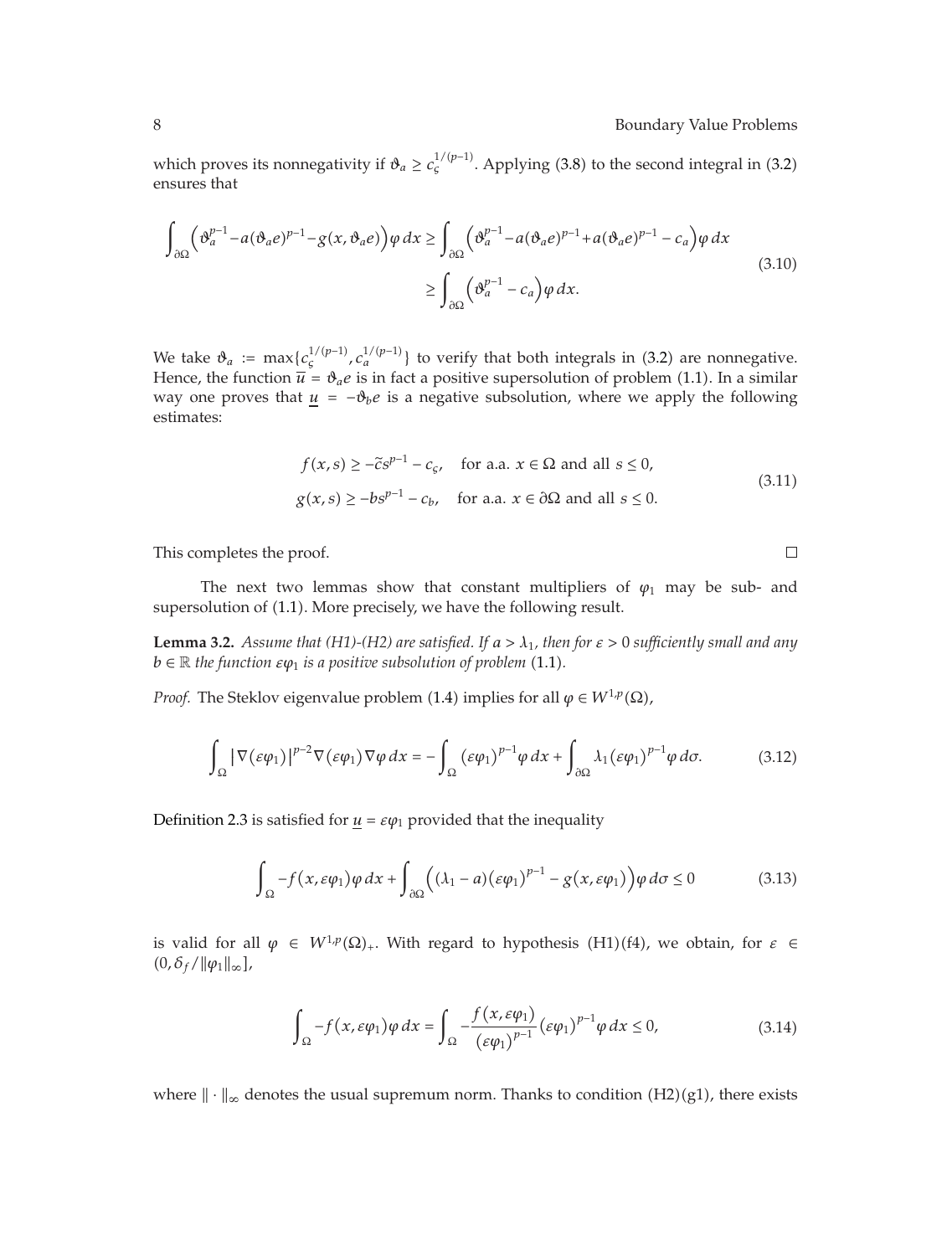a number  $\delta_a > 0$  such that

$$
\frac{|g(x,s)|}{|s|^{p-1}} < a - \lambda_1, \quad \text{for a.a. } x \in \partial\Omega \text{ and all } 0 < |s| \le \delta_a.
$$
 (3.15)

In case  $\varepsilon \in (0, \delta_a / ||\varphi_1||_{\infty}]$ , we get

$$
\int_{\partial\Omega} \left( (\lambda_1 - a)(\varepsilon \varphi_1)^{p-1} - g(x, \varepsilon \varphi_1) \right) \varphi \, d\sigma \le \int_{\partial\Omega} \left( \lambda_1 - a + \frac{|g(x, \varepsilon \varphi)|}{(\varepsilon \varphi_1)^{p-1}} \right) (\varepsilon \varphi_1)^{p-1} \varphi \, d\sigma
$$
\n
$$
< \int_{\partial\Omega} (\lambda_1 - a + a - \lambda_1) (\varepsilon \varphi_1)^{p-1} \varphi \, d\sigma
$$
\n
$$
= 0.
$$
\n(3.16)

Selecting  $0 < \varepsilon \le \min{\{\delta_f / \|\varphi_1\|_{\infty}, \delta_{\lambda}/\|\varphi_1\|_{\infty}\}}$  guarantees that  $\underline{u} = \varepsilon \varphi_1$  is a positive subsolution.  $\Box$ 

The following lemma on the existence of a negative supersolution can be proved in a similar way.

**Lemma 3.3.** *Assume that (H1)-(H2) are satisfied. If*  $b > \lambda_1$ *, then for*  $\varepsilon > 0$  *sufficiently small and any*  $a \in \mathbb{R}$  *the function*  $-\varepsilon \varphi_1$  *is a negative supersolution of problem* (1.1)*.* 

Concerning Lemmas 3.1–3.3, we obtain a positive pair  $[\varepsilonφ_1, δ_ae]$  and a negative pair  $[-\theta_b e, -εφ_1]$  of sub- and supersolutions of problem (1.1) provided that  $ε > 0$  is sufficiently small.

In the next step we are going to prove the regularity of solutions of problem  $(1.1)$ belonging to the order intervals [0,  $\vartheta_a e$ ] and [− $\vartheta_b e$ , 0], respectively. We also point out that  $u = \overline{u} = 0$  is both a subsolution and a supersolution because of the hypotheses (H1)(f1) and  $(H2)(g1).$ 

**Lemma 3.4.** *Assume (H1)-(H2) and let*  $a, b > \lambda_1$ *. If*  $u \in [0, \vartheta_a e]$  *(resp.,*  $u \in [-\vartheta_b e, 0]$ ) is a solution of problem (1.1) solicitation  $u \neq 0$  in  $O$ , then it holds that  $u \in int(C^1(\overline{O}))$  *(non-a)*  $\in int(C^1(\overline{O}))$ *of problem* (1.1) *satisfying*  $u \neq 0$  *in*  $\Omega$ , then it holds that  $u \in \text{int}(C^1(\overline{\Omega})_+)$  (resp.,  $u \in -\text{int}(C^1(\overline{\Omega})_+)$ ).

*Proof.* We just show the first case; the other case acts in the same way. Let *u* be a solution of (1.1) satisfying  $0 \le u \le \vartheta_a e$ . We directly obtain the *L*∞-boundedness, and, hence, the regularity results of Lieberman in [25, Theorem 2] imply that  $u \in C^{1,\alpha}(\overline{\Omega})$  with  $\alpha \in (0,1)$ . Due to assumptions  $(H1)(f1)$ ,  $(H1)(f3)$ ,  $(H2)(g1)$ , and  $(H2)(g3)$ , we obtain the existence of constants  $c_f$ ,  $c_g > 0$  satisfying

$$
|f(x,s)| \le c_f s^{p-1}, \quad \text{for a.a. } x \in \Omega \text{ and all } 0 \le s \le \vartheta_a ||e||_{\infty},
$$
  

$$
|g(x,s)| \le c_g s^{p-1}, \quad \text{for a.a. } x \in \partial\Omega \text{ and all } 0 \le s \le \vartheta_a ||e||_{\infty}.
$$
 (3.17)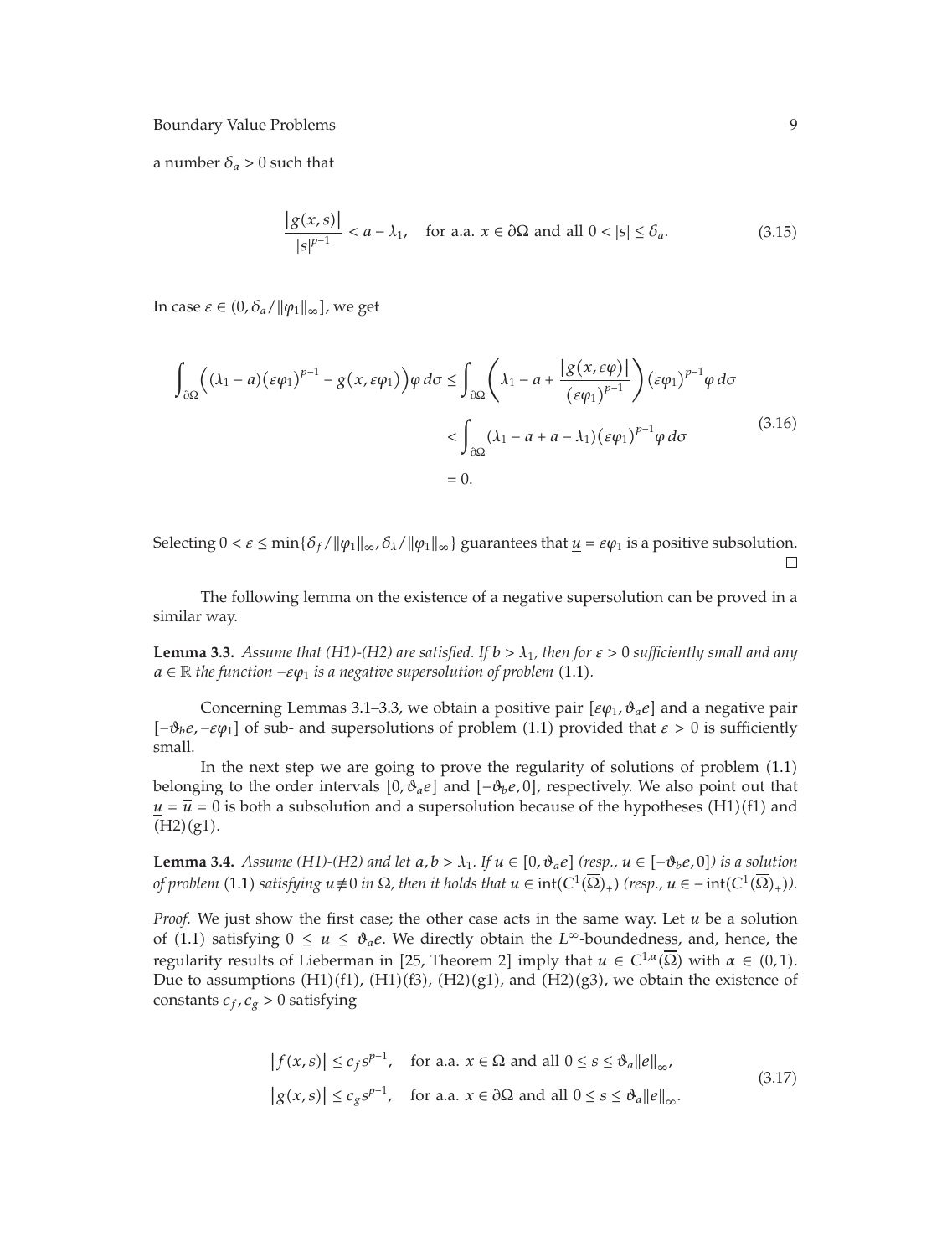Applying  $(3.17)$  to  $(1.1)$  provides

$$
\Delta_p u \le \tilde{c} u^{p-1}, \quad \text{a.e. in } \Omega,\tag{3.18}
$$

where  $\tilde{c}$  is a positive constant. We set  $\beta(s) = \tilde{c}s^{p-1}$  for all  $s > 0$  and use Vázquez's strong maximum principle (cf., [27]) which is possible because  $\int_{0^+}(1/(s\beta(s))^{1/p})ds = +\infty$ . Hence, it holds that  $u > 0$  in  $\Omega$ . Finally, we suppose the existence of  $x_0 \in \partial \Omega$  satisfying  $u(x_0) = 0$ . Applying again the maximum principle yields  $\frac{\partial u}{\partial y}(x_0) < 0$ . However, because of  $g(x_0, u(x_0)) = g(x_0, 0) = 0$  in combination with the Neumann condition in (1.1), we get  $(\partial u/\partial v)(x_0) = 0$ . This is a contradiction and, hence,  $u > 0$  in  $\overline{\Omega}$ , which proves that  $u \in \text{int}(C^1(\overline{\Omega})_+)$ .  $\Box$ 

The main result in this section about the existence of extremal constant-sign solutions is given in the following theorem.

**Theorem 3.5.** *Assume (H1)-(H2). For every*  $a > \lambda_1$  *and*  $b \in \mathbb{R}$ *, there exists a smallest positive solution*  $u_+ = u_+(a) \in \text{int}(C^1(\Omega)_+)$  *of*  $(1.1)$  *in the order interval*  $[0, \vartheta_a e]$  *with the constant*  $\vartheta_a$  *as in Lemma* 3.1. For every  $b > \lambda_1$  *and*  $a \in \mathbb{R}$ , there exists a greatest solution  $u_-=u_-(b) \in -int(C^1(\overline{\Omega})_+)$ *in the order interval* −*ϑbe,* 0 *with the constant ϑb as in Lemma 3.1.*

*Proof.* Let  $a > \lambda_1$ . Lemmas 3.1 and 3.2 guarantee that  $u = \varepsilon \varphi_1 \in \text{int}(C^1(\overline{\Omega})_+)$  is a subsolution of problem (1.1) and  $\overline{u} = \vartheta_a e \in \text{int}(C^1(\Omega)_+)$  is a supersolution of problem (1.1). Moreover, we choose  $\epsilon > 0$  sufficiently small such that  $\varepsilon \varphi_1 \leq \vartheta_a e$ . Applying the method of sub- and supersolution (see [28]) corresponding to the order interval [ $\varepsilon$ φ<sub>1</sub>,  $\vartheta$ <sub>a</sub>e] provides the existence of a smallest positive solution  $u_{\varepsilon} = u_{\varepsilon}(\lambda)$  of problem (1.1) fulfilling  $\varepsilon \varphi_1 \leq u_{\varepsilon} \leq \vartheta_a e$ . In view of Lemma 3.4, we have  $u_{\varepsilon} \in \text{int}(C^1(\overline{\Omega})_+)$ . Hence, for every positive integer *n* sufficiently large, there exists a smallest solution  $u_n \in \text{int}(C^1(\overline{\Omega})_+)$  of problem (1.1) in the order interval  $[(1/n)\varphi_1, \vartheta_a e]$ . We obtain

$$
u_n \downarrow u_+ \text{ pointwise,} \tag{3.19}
$$

with some function  $u_+ : \Omega \to \mathbb{R}$  satisfying  $0 \le u_+ \le \vartheta_a e$ .  $\Box$ 

*Claim 1.*  $u_+$  is a solution of problem (1.1).

As  $u_n \in [(1/n)\varphi_1, \vartheta_a e]$  and  $\gamma(u_n) \in [\gamma((1/n)\varphi_1), \gamma(\vartheta_a e)]$ , we obtain the boundedness of *u<sub>n</sub>* in *L<sup>p</sup>*( $\Omega$ ) and *L<sup>p</sup>*( $\partial\Omega$ ), respectively. Definition 2.2 holds, in particular, for *u* = *u<sub>n</sub>* and  $\varphi = u_n$ , which results in

$$
\|\nabla u_{n}\|_{L^{p}(\Omega)}^{p} \leq \int_{\Omega} |f(x, u_{n})| u_{n} dx + \|u_{n}\|_{L^{p}(\Omega)}^{p} + a \|u_{n}\|_{L^{p}(\partial\Omega)}^{p} + \int_{\Omega} |g(x, u_{n})| u_{n} d\sigma
$$
  
\n
$$
\leq a_{1} \|u_{n}\|_{L^{p}(\Omega)} + \|u_{n}\|_{L^{p}(\Omega)}^{p} + a \|u_{n}\|_{L^{p}(\partial\Omega)}^{p} + a_{2} \|u_{n}\|_{L^{p}(\partial\Omega)} \tag{3.20}
$$
  
\n
$$
\leq a_{3},
$$

with some positive constants  $a_i$ ,  $i = 1, \ldots, 3$  independent of *n*. Consequently,  $u_n$  is bounded in  $W^{1,p}(\Omega)$ , and due to the reflexivity of  $W^{1,p}(\Omega)$ ,  $1 < p < \infty$ , we obtain the existence of a weakly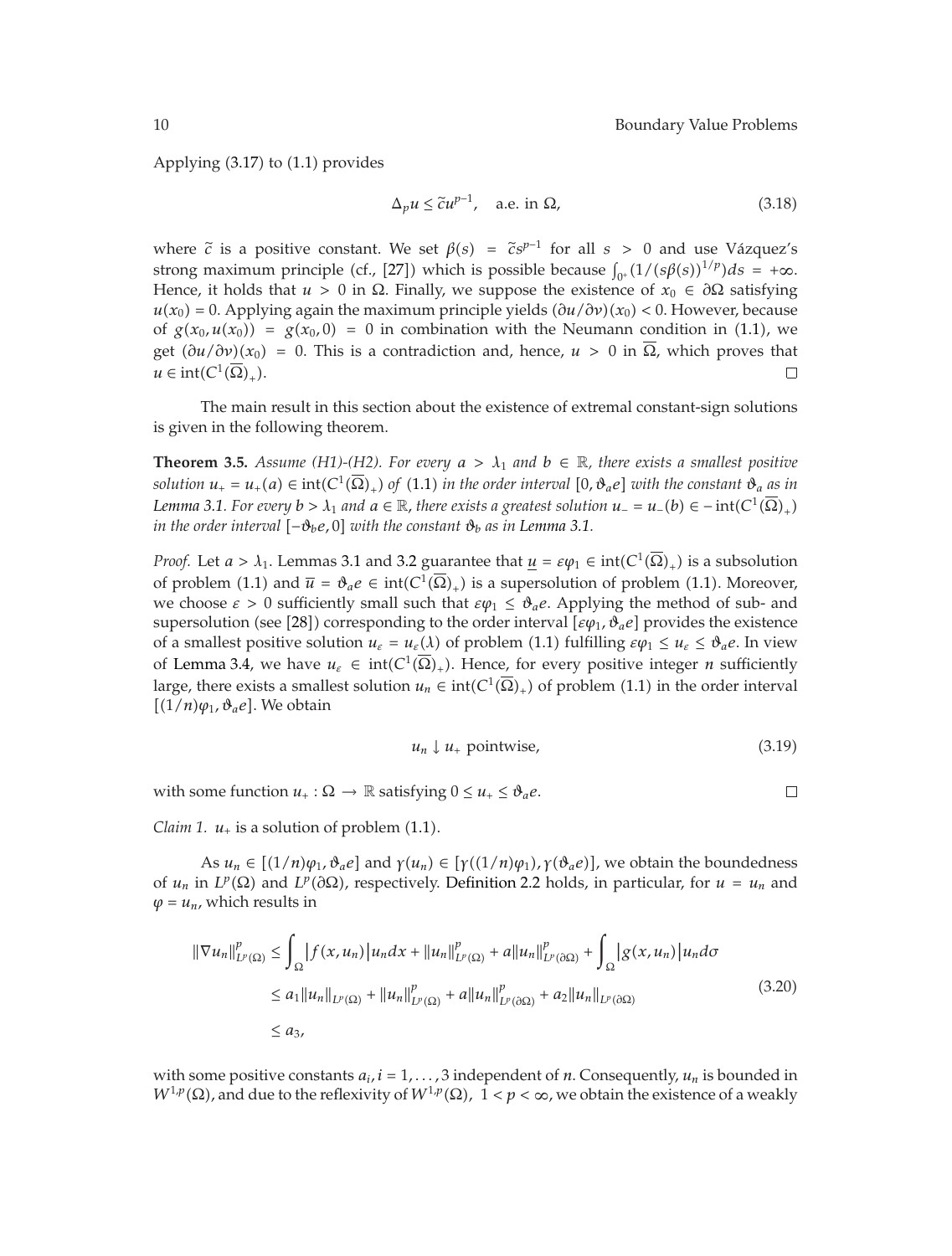convergent subsequence of  $u_n$ . Because of the compact embedding  $W^{1,p}(\Omega) \hookrightarrow L^p(\Omega)$ , the monotony of *un*, and the compactness of the trace operator *γ*, we get for the entire sequence *un*

$$
u_n \rightharpoonup u_+ \quad \text{in } W^{1,p}(\Omega),
$$
\n
$$
u_n \rightharpoonup u_+ \quad \text{in } L^p(\Omega) \text{ and for a.a. } x \in \Omega,
$$
\n
$$
u_n \rightharpoonup u_+ \quad \text{in } L^p(\partial \Omega) \text{ and for a.a. } x \in \partial \Omega.
$$
\n
$$
(3.21)
$$

Since *u<sub>n</sub>* solves problem (1.1), one obtains, for all  $\varphi \in W^{1,p}(\Omega)$ ,

$$
\int_{\Omega} |\nabla u_n|^{p-2} \nabla u_n \nabla \varphi \, dx = \int_{\Omega} \left( f(x, u_n) - u_n^{p-1} \right) \varphi \, dx + \int_{\partial \Omega} \left( a u_n^{p-1} + g(x, u_n) \right) \varphi \, d\sigma. \tag{3.22}
$$

Setting  $\varphi = u_n - u_+ \in W^{1,p}(\Omega)$  in (3.22) results in

$$
\int_{\Omega} |\nabla u_n|^{p-2} \nabla u_n \nabla (u_n - u_+) dx
$$
\n
$$
= \int_{\Omega} \left( f(x, u_n) - u_n^{p-1} \right) (u_n - u_+) dx + \int_{\partial \Omega} \left( a u_n^{p-1} + g(x, u_n) \right) (u_n - u_+) d\sigma.
$$
\n(3.23)

Using  $(3.21)$  and the hypotheses  $(H1)(f3)$  as well as  $(H2)(g3)$  yields

$$
\limsup_{n \to \infty} \int_{\Omega} |\nabla u_n|^{p-2} \nabla u_n \nabla (u_n - u_+) dx \le 0,
$$
\n(3.24)

which provides, by the  $(S_+)$ -property of  $-∆_p$  on  $W^{1,p}(Ω)$  along with (3.21),

$$
u_n \longrightarrow u_+ \quad \text{in } W^{1,p}(\Omega). \tag{3.25}
$$

The uniform boundedness of the sequence  $(u_n)$  in conjunction with the strong convergence in  $(3.25)$  and conditions  $(H1)(f3)$  as well as  $(H2)(g3)$  admit us to pass to the limit in  $(3.22)$ . This shows that  $u_+$  is a solution of problem  $(1.1)$ .

*Claim 2.* One has  $u_+ \in \text{int}(C^1(\overline{\Omega})_+).$ 

In order to apply Lemma 3.4, we have to prove that  $u_+ \neq 0$ . Let us assume that this assertion is not valid meaning that  $u_+ \equiv 0$ . From (3.19) it follows that

$$
u_n(x) \downarrow 0 \quad \forall x \in \Omega. \tag{3.26}
$$

We set

$$
\widetilde{u}_n = \frac{u_n}{\|u_n\|_{W^{1,p}(\Omega)}} \quad \forall n. \tag{3.27}
$$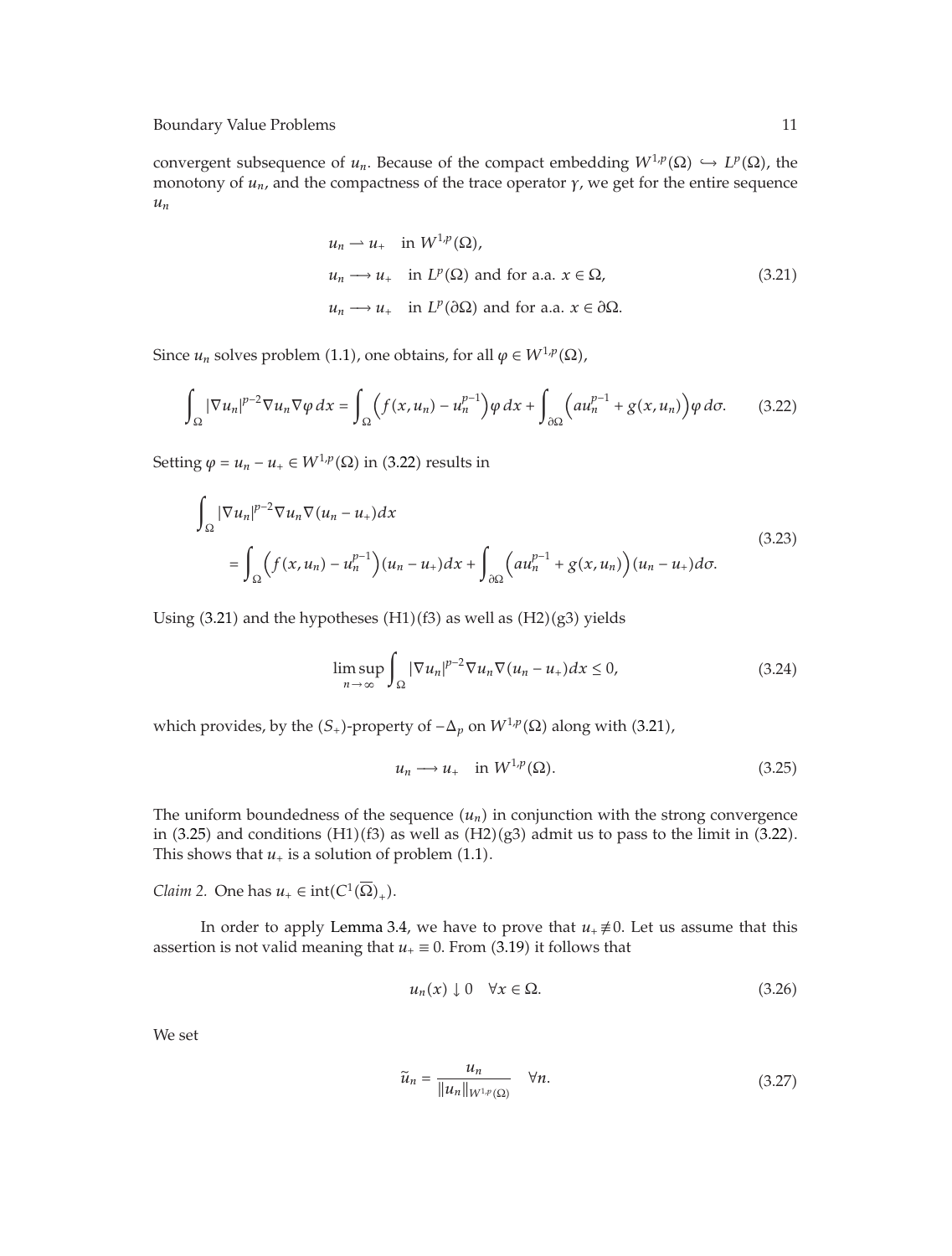It is clear that the sequence  $(\tilde{u}_n)$  is bounded in  $W^{1,p}(\Omega)$ , which ensures the existence of a weakly convergent subsequence of  $\tilde{u}_n$ , denoted again by  $\tilde{u}_n$ , such that

$$
\widetilde{u}_n \rightharpoonup \widetilde{u} \quad \text{in } W^{1,p}(\Omega),
$$
\n
$$
\widetilde{u}_n \rightharpoonup \widetilde{u} \quad \text{in } L^p(\Omega) \text{ and for a.a. } x \in \Omega,
$$
\n
$$
\widetilde{u}_n \rightharpoonup \widetilde{u} \quad \text{in } L^p(\partial \Omega) \text{ and for a.a. } x \in \partial \Omega,
$$
\n(3.28)

with some function  $\tilde{u}: \Omega \to \mathbb{R}$  belonging to  $W^{1,p}(\Omega)$ . In addition, we may suppose that there are functions  $z_1 \in L^p(\Omega)_+$ ,  $z_2 \in L^p(\partial \Omega)_+$  such that

$$
|\tilde{u}_n(x)| \le z_1(x) \quad \text{for a.a. } x \in \Omega,
$$
  

$$
|\tilde{u}_n(x)| \le z_2(x) \quad \text{for a.a. } x \in \partial\Omega.
$$
 (3.29)

With the aid of (3.22), we obtain for  $\tilde{u}_n$  the following variational equation:

$$
\int_{\Omega} |\nabla \widetilde{u}_{n}|^{p-2} \nabla \widetilde{u}_{n} \nabla \varphi \, dx = \int_{\Omega} \left( \frac{f(x, u_{n})}{u_{n}^{p-1}} \widetilde{u}_{n}^{p-1} - \widetilde{u}_{n}^{p-1} \right) \varphi \, dx + \int_{\partial \Omega} a \widetilde{u}_{n}^{p-1} \varphi \, d\sigma + \int_{\partial \Omega} \frac{g(x, u_{n})}{u_{n}^{p-1}} \widetilde{u}_{n}^{p-1} \varphi \, d\sigma, \quad \forall \varphi \in W^{1, p}(\Omega).
$$
\n(3.30)

We select  $\varphi = \tilde{u}_n - \tilde{u} \in W^{1,p}(\Omega)$  in the last equality to get

$$
\int_{\Omega} |\nabla \widetilde{u}_{n}|^{p-2} \nabla \widetilde{u}_{n} \nabla (\widetilde{u}_{n} - \widetilde{u}) dx
$$
\n
$$
= \int_{\Omega} \left( \frac{f(x, u_{n})}{u_{n}^{p-1}} \widetilde{u}_{n}^{p-1} - \widetilde{u}_{n}^{p-1} \right) (\widetilde{u}_{n} - \widetilde{u}) dx + \int_{\partial \Omega} a \widetilde{u}_{n}^{p-1} (\widetilde{u}_{n} - \widetilde{u}) d\sigma + \int_{\partial \Omega} \frac{g(x, u_{n})}{u_{n}^{p-1}} \widetilde{u}_{n}^{p-1} (\widetilde{u}_{n} - \widetilde{u}) d\sigma.
$$
\n(3.31)

Making use of (3.17) in combination with (3.29) results in

$$
\frac{|f(x, u_n(x))|}{u_n^{p-1}(x)}\tilde{u}_n^{p-1}(x)|\tilde{u}_n(x) - \tilde{u}(x)| \le c_f z_1(x)^{p-1}(z_1(x) + |\tilde{u}(x)|),
$$
\n(3.32)

and, respectively,

$$
\frac{|g(x, u_n(x))|}{u_n^{p-1}(x)}\tilde{u}_n^{p-1}(x)|\tilde{u}_n(x) - \tilde{u}(x)| \le c_g z_2(x)^{p-1}(z_2(x) + |\tilde{u}(x)|). \tag{3.33}
$$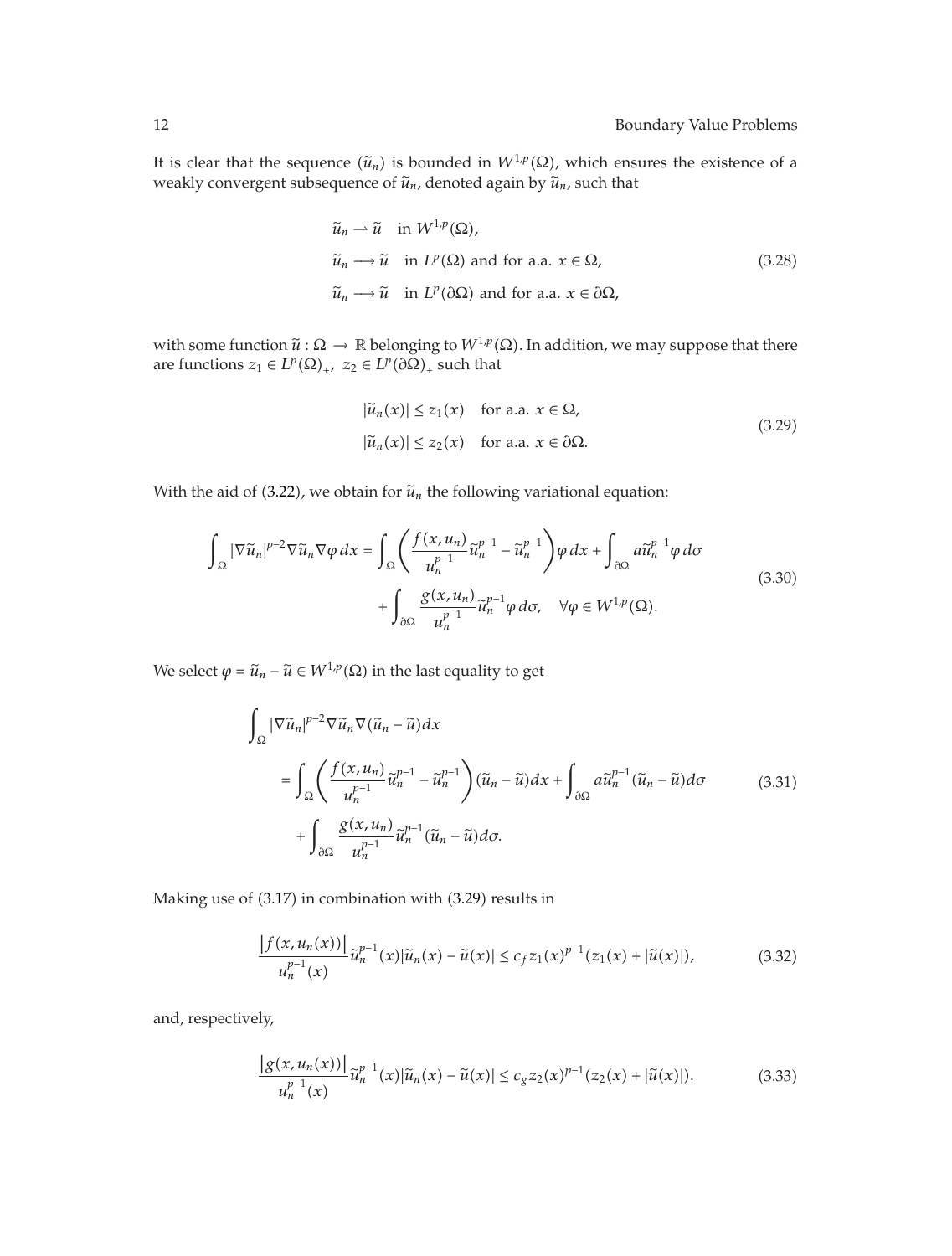We see at once that the right-hand sides of (3.32) and (3.33) belong to  $L^1(\Omega)$  and  $L^1(\partial\Omega)$ , respectively, which allows us to apply Lebesgue's dominated convergence theorem. This fact and the convergence properties in  $(3.28)$  show that

$$
\lim_{n \to \infty} \int_{\Omega} \frac{f(x, u_n)}{u_n^{p-1}} \tilde{u}_n^{p-1} (\tilde{u}_n - \tilde{u}) dx = 0,
$$
\n
$$
\lim_{n \to \infty} \int_{\partial \Omega} \frac{g(x, u_n)}{u_n^{p-1}} \tilde{u}_n^{p-1} (\tilde{u}_n - \tilde{u}) d\sigma = 0.
$$
\n(3.34)

From  $(3.28)$ ,  $(3.31)$ , and  $(3.34)$  we infer that

$$
\limsup_{n \to \infty} \int_{\Omega} |\nabla \tilde{u}_n|^{p-2} \nabla \tilde{u}_n \nabla (\tilde{u}_n - \tilde{u}) dx = 0,
$$
\n(3.35)

and the  $(S_+)$ -property of  $-\Delta_p$  corresponding to  $W^{1,p}(\Omega)$  implies that

$$
\widetilde{u}_n \longrightarrow \widetilde{u} \quad \text{in } W^{1,p}(\Omega). \tag{3.36}
$$

Remark that  $\|\tilde{u}\|_{W^{1,p}(\Omega)} = 1$ , which means that  $\tilde{u} \neq 0$ . Applying (3.26) and (3.36) along with conditions  $(H1)(f1)$ ,  $(H2)(g1)$  to  $(3.30)$  provides

$$
\int_{\Omega} |\nabla \widetilde{u}|^{p-2} \nabla \widetilde{u} \nabla \varphi \, dx = -\int_{\Omega} \widetilde{u}^{p-1} \varphi \, dx + \int_{\partial \Omega} a \widetilde{u}^{p-1} \varphi \, d\sigma, \quad \forall \varphi \in W^{1,p}(\Omega). \tag{3.37}
$$

The equation above is the weak formulation of the Steklov eigenvalue problem in  $(1.4)$  where  $\tilde{u} \geq 0$  is the eigenfunction with respect to the eigenvalue  $a > \lambda_1$ . As  $\tilde{u} \geq 0$  is nonnegative in  $Ω$ , we get a contradiction to the results of Martínez and Rossi in [22, Lemma 2*.*4] because  $\tilde{u}$ must change sign on *∂*Ω. Hence,  $u_+ \neq 0$ . Applying Lemma 3.4 yields  $u_+ \in int(C^1(\overline{Ω})_+)$ .

*Claim 3.*  $u_+ \in \text{int}(C^1(\overline{\Omega})_+)$  is the smallest positive solution of (1.1) in  $[0, \vartheta_a e]$ .

Let *u* ∈ *W*<sup>1</sup>*,p*</sup>(Ω) be a positive solution of (1.1) satisfying 0 ≤ *u* ≤ *θ*<sub>*a*</sub>*e*. Lemma 3.4 immediately implies that  $u \in \text{int}(C^1(\overline{\Omega})_+)$ . Then there exists an integer *n* sufficiently large such that  $u \in [(1/n)\varphi_1, \vartheta_a e]$ . However, we already know that  $u_n$  is the smallest solution of  $(1.1)$  in  $[(1/n)\varphi_1, \vartheta_a e]$  which yields  $u_n \leq u$ . Passing to the limit proves that  $u_+ \leq u$ . Hence,  $u_+$ must be the smallest positive solution of  $(1.1)$ . The existence of the greatest negative solution of  $(1.1)$  within  $[-\mathcal{O}_b e, 0]$  can be proved similarly. This completes the proof of the theorem.

## **4. Variational Characterization of Extremal Solutions**

Theorem 3.5 ensures the existence of extremal positive and negative solutions of  $(1.1)$  for all  $a > \lambda_1$  and  $b > \lambda_1$  denoted by  $u_+ = u_+(a) \in \text{int}(C^1(\Omega)_+)$  and  $u_- = u_-(b) \in$  $-\text{int}(C^1(\overline{\Omega})_+)$ , respectively. Now, we introduce truncation functions  $T_+$ ,  $T_-\$ ,  $T_0$  :  $\Omega \times \mathbb{R} \to \mathbb{R}$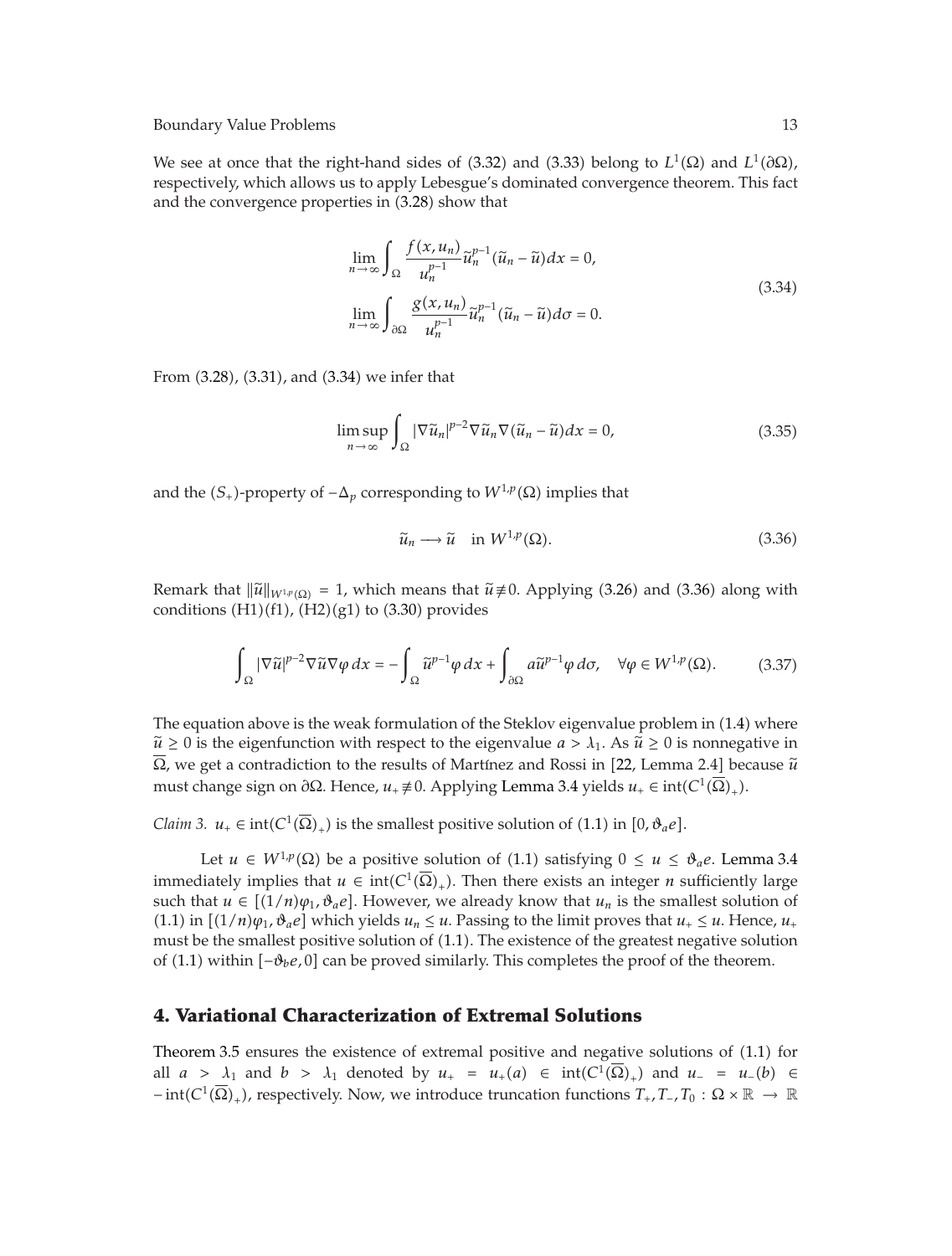and  $T^{\partial\Omega}_+$ ,  $T^{\partial\Omega}_-$ ,  $T^{\partial\Omega}_0$  :  $\partial\Omega \times \mathbb{R} \to \mathbb{R}$  as follows:

$$
T_{+}(x,s) = \begin{cases} 0 & \text{if } s \leq 0 \\ s & \text{if } 0 < s < u_{+}(x), \\ u_{+}(x) & \text{if } s \geq u_{+}(x) \end{cases} \qquad T_{+}^{\partial\Omega}(x,s) = \begin{cases} 0 & \text{if } s \leq 0 \\ s & \text{if } 0 < s < u_{+}(x) \\ u_{+}(x) & \text{if } s \geq u_{+}(x) \end{cases}
$$

$$
T_{-}(x,s) = \begin{cases} u_{-}(x) & \text{if } s \leq u_{-}(x) \\ s & \text{if } u_{-}(x) < s < 0, \\ 0 & \text{if } s \geq 0 \end{cases} \qquad T_{-}^{\partial\Omega}(x,s) = \begin{cases} u_{-}(x) & \text{if } s \leq u_{-}(x) \\ s & \text{if } u_{-}(x) < s < 0 \\ 0 & \text{if } s \geq 0 \end{cases}
$$

$$
T_{0}(x,s) = \begin{cases} u_{-}(x) & \text{if } s \leq u_{-}(x) \\ s & \text{if } u_{-}(x) < s < u_{+}(x) \\ u_{+}(x) & \text{if } s \geq u_{+}(x) \end{cases} \qquad T_{0}^{\partial\Omega}(x,s) = \begin{cases} u_{-}(x) & \text{if } s \leq u_{-}(x) \\ s & \text{if } u_{-}(x) < s < u_{+}(x) \\ u_{+}(x) & \text{if } s \geq u_{+}(x) \end{cases} \qquad (4.1)
$$

For  $u \in W^{1,p}(\Omega)$  the truncation operators on  $\partial \Omega$  apply to the corresponding traces  $\gamma(u)$ . We just write for simplification  $T^{\partial \Omega}_+(x,u)$ ,  $T^{\partial \Omega}_+(x,u)$ ,  $T^{\partial \Omega}_+(x,u)$  without *γ*. Furthermore, the truncation operators are continuous, uniformly bounded, and Lipschitz continuous with respect to the second argument. By means of these truncations, we define the following associated functionals given by

$$
E_{+}(u) = \frac{1}{p} \left[ \|\nabla u\|_{L^{p}(\Omega)}^{p} + \|u\|_{L^{p}(\Omega)}^{p} \right] - \int_{\Omega} \int_{0}^{u(x)} f(x, T_{+}(x, s)) ds dx
$$
  
\n
$$
- \int_{\partial\Omega} \int_{0}^{u(x)} \left[ a T_{+}^{\partial\Omega} (x, s)^{p-1} + g(x, T_{+}^{\partial\Omega} (x, s)) \right] ds d\sigma,
$$
  
\n
$$
E_{-}(u) = \frac{1}{p} \left[ \|\nabla u\|_{L^{p}(\Omega)}^{p} + \|u\|_{L^{p}(\Omega)}^{p} \right] - \int_{\Omega} \int_{0}^{u(x)} f(x, T_{-}(x, s)) ds dx
$$
  
\n
$$
+ \int_{\partial\Omega} \int_{0}^{u(x)} \left[ b \left| T_{-}^{\partial\Omega} (x, s) \right|^{p-1} - g(x, T_{-}^{\partial\Omega} (x, s)) \right] ds d\sigma,
$$
  
\n
$$
E_{0}(u) = \frac{1}{p} \left[ \|\nabla u\|_{L^{p}(\Omega)}^{p} + \|u\|_{L^{p}(\Omega)}^{p} \right] - \int_{\Omega} \int_{0}^{u(x)} f(x, T_{0}(x, s)) ds dx
$$
  
\n
$$
- \int_{\partial\Omega} \int_{0}^{u(x)} \left[ a T_{+}^{\partial\Omega} (x, s)^{p-1} - b \right] T_{-}^{\partial\Omega} (x, s) \Big|^{p-1} + g(x, T_{0}^{\partial\Omega} (x, s)) \right] ds d\sigma,
$$
  
\n(4.2)

which are well defined and belong to  $C^1(W^{1,p}(\Omega))$ . Due to the truncations, one can easily show that these functionals are coercive and weakly lower semicontinuous, which implies that their global minimizers exist. Moreover, they also satisfy the Palais-Smale condition.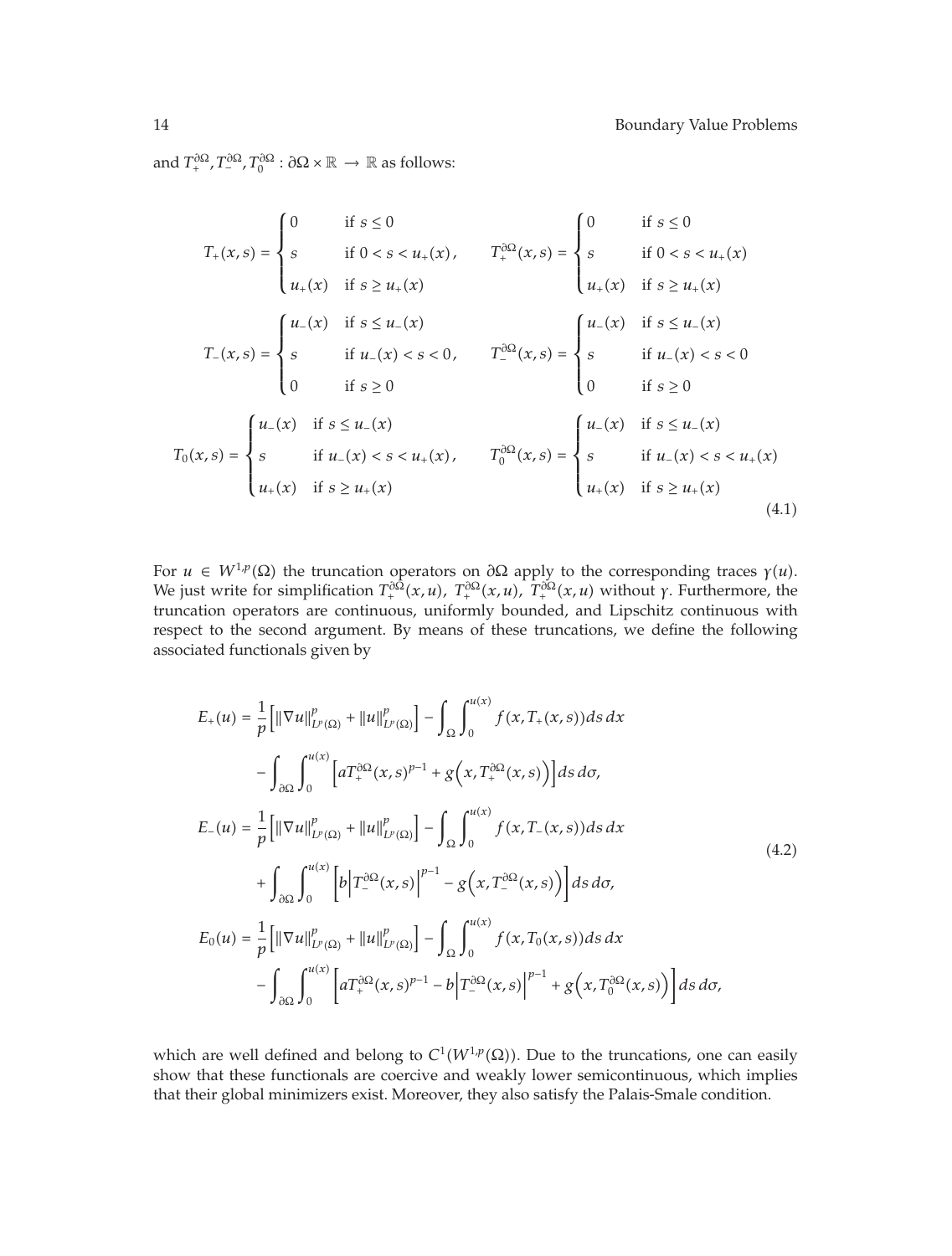**Lemma 4.1.** *Let*  $u_+$  *and*  $u_-$  *be the extremal constant-sign solutions of* (1.1)*. Then the following hold.* 

- (i) *A critical point*  $v \in W^{1,p}(\Omega)$  *of*  $E_+$  *is a nonnegative solution of* (1.1) *satisfying*  $0 \le v \le u_+$ *.*
- ii) *A critical point*  $v \in W^{1,p}(\Omega)$  *of*  $E_$  *is a nonpositive solution of* (1.1) *satisfying*  $u_$  ≤  $v$  ≤ 0*.*
- (iii) *A critical point*  $v \in W^{1,p}(\Omega)$  *of*  $E_0$  *is a solution of* (1.1) *satisfying*  $u_-\leq v \leq u_+$ *.*

*Proof.* Let *v* be a critical point of  $E_0$  meaning  $E'(v) = 0$ . We have for all  $\varphi \in W^{1,p}(\Omega)$ 

$$
\int_{\Omega} |\nabla v|^{p-2} \nabla v \nabla \varphi \, dx = \int_{\Omega} \left[ f(x, T_0(x, v)) - |v|^{p-2} v \right] \varphi \, dx + \int_{\partial \Omega} a T_+^{\partial \Omega} (x, v)^{p-1} \varphi \, d\sigma \n+ \int_{\partial \Omega} \left[ -b \left| T_-^{\partial \Omega} (x, v) \right|^{p-1} + g(x, T_0^{\partial \Omega} (x, v)) \right] \varphi \, d\sigma.
$$
\n(4.3)

As  $u_+$  is a positive solution of  $(1.1)$ , it satisfies

$$
\int_{\Omega} |\nabla u_{+}|^{p-2} \nabla u_{+} \nabla \varphi \, dx = \int_{\Omega} \left[ f(x, u_{+}) - u_{+}^{p-1} \right] \varphi \, dx
$$
\n
$$
+ \int_{\partial \Omega} \left[ a u_{+}^{p-1} + g(x, u_{+}) \right] \varphi \, d\sigma, \quad \forall \varphi \in W^{1, p}(\Omega). \tag{4.4}
$$

Subtracting (4.4) from (4.3) and setting  $\varphi = (v - u_+)^+ \in W^{1,p}(\Omega)$  provide

$$
\int_{\Omega} \left[ |\nabla v|^{p-2} \nabla v - |\nabla u_+|^{p-2} \nabla u_+ \right] \nabla (v - u_+)^+ dx + \int_{\Omega} \left[ |v|^{p-2} v - u_+^{p-1} \right] (v - u_+)^+ dx
$$
\n
$$
= \int_{\Omega} \left[ f(x, T_0(x, v)) - f(x, u_+) \right] (v - u_+)^+ dx
$$
\n
$$
+ \int_{\partial \Omega} \left[ a T_+^{\partial \Omega} (x, v)^{p-1} - b \right] T_-^{\partial \Omega} (x, v) \Big|^{p-1} - a u_+^{p-1} \right] (v - u_+) + d\sigma
$$
\n
$$
+ \int_{\partial \Omega} \left[ g(x, T_0^{\partial \Omega} (x, v)) - g(x, u_+) \right] (v - u_+) + d\sigma.
$$
\n(4.5)

Based on the definition of the truncation operators, we see that the right-hand side of the equality above is equal to zero. On the other hand, the integrals on the left-hand side are strictly positive in case  $v > z_+$ , which is a contradiction. Thus, we get  $(v - u_+)$ <sup>+</sup> = 0 and, hence,  $v \leq u_+$ . The proof for  $v \geq u_-$  acts in a similar way which shows that  $T_0(x,v) = v$ ,  $T_+^{\partial\Omega}(x,v) = v_+^{\partial\Omega}$ *v*<sup>+</sup>, and  $T_{-}^{\partial\Omega}(x,v) = v^-$ , and therefore, *v* is a solution of (1.1) satisfying *u*− ≤ *v* ≤ *u*<sub>+</sub>. The statements in  $(i)$  and  $(ii)$  can be shown in the same way.  $\Box$ 

An important tool in our considerations is the relation between local  $C^1(\overline{\Omega})$ minimizers and local *W*<sup>1</sup>*,p*Ω-minimizers for *C*1-functionals. The fact is that every local *C*1 minimizer of  $E_0$  is a local  $W^{1,p}(\Omega)$ -minimizer of  $E_0$  which was proved in similar form in [1, Proposition 5*.*3 . This result reads as follows.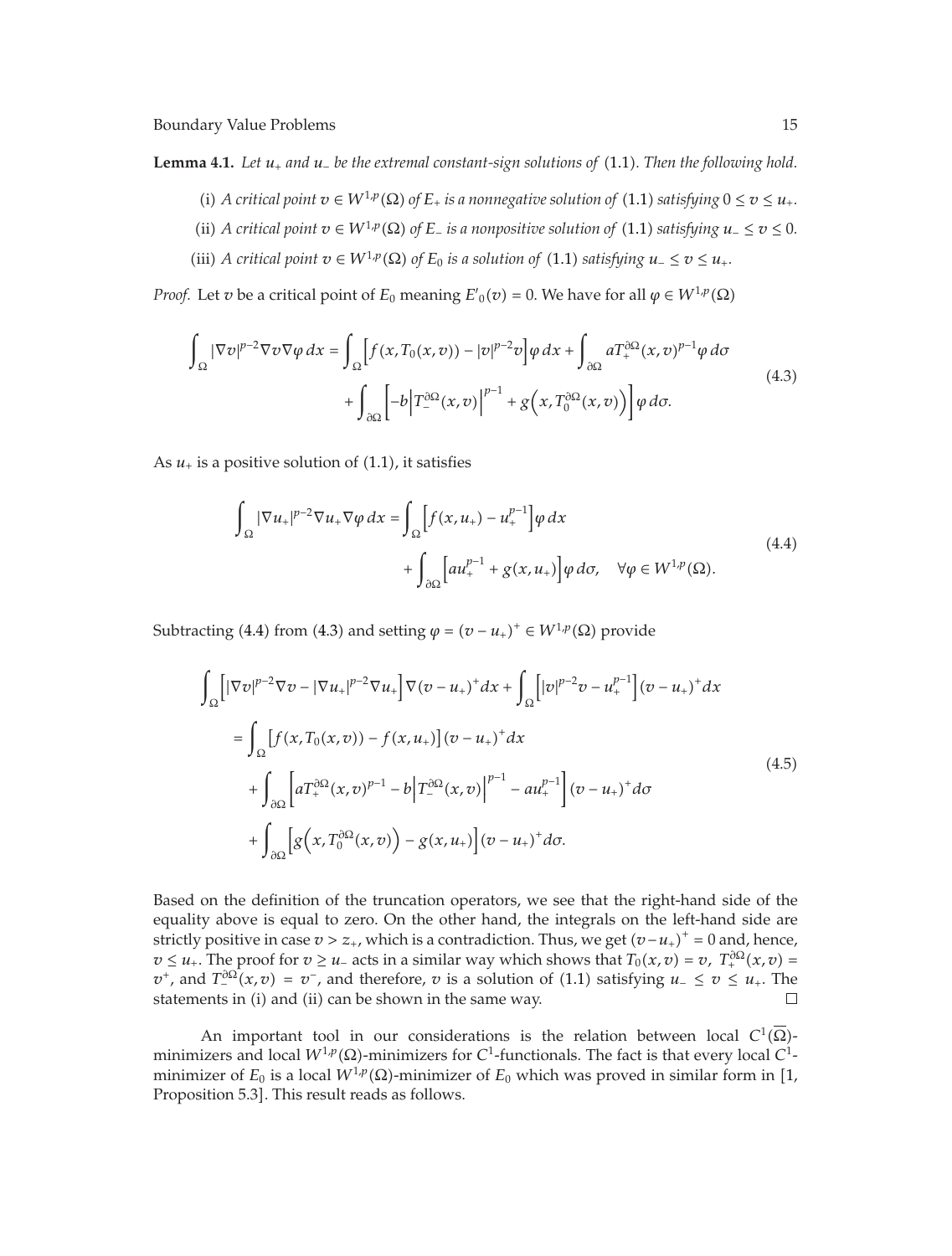**Proposition 4.2.** *If*  $z_0 \in W^{1,p}(\Omega)$  *is a local*  $C^1(\overline{\Omega})$ *-minimizer of*  $E_0$  *meaning that there exists*  $r_1 > 0$ *such that*

$$
E_0(z_0) \le E_0(z_0 + h) \quad \forall h \in C^1(\overline{\Omega}) \text{ with } ||h||_{C^1(\overline{\Omega})} \le r_1,\tag{4.6}
$$

*then*  $z_0$  *is a local minimizer of*  $E_0$  *in*  $W^{1,p}(\Omega)$  *meaning that there exists*  $r_2 > 0$  *such that* 

$$
E_0(z_0) \le E_0(z_0 + h) \quad \forall h \in W^{1,p}(\Omega) \text{ with } ||h||_{W^{1,p}(\Omega)} \le r_2. \tag{4.7}
$$

We also refer to a recent paper (see [29]) in which the proposition above was extended to the more general case of nonsmooth functionals. With the aid of Proposition 4.2, we can formulate the next lemma about the existence of local and global minimizers with respect to the functionals  $E_+$ ,  $E_-$ , and  $E_0$ .

**Lemma 4.3.** Let  $a > \lambda_1$  and  $b > \lambda_1$ . Then the extremal positive solution  $u_+$  of (1.1) is the unique *global minimizer of the functional E, and the extremal negative solution u*<sup>−</sup> *of* 1.1 *is the unique global minimizer of the functional E*−*. In addition, both u and u*<sup>−</sup> *are local minimizers of the functional*  $E_0$ .

*Proof.* As  $E_+ : W^{1,p}(\Omega) \to \mathbb{R}$  is coercive and weakly sequentially lower semicontinuous, its global minimizer  $v_+ \in W^{1,p}(\Omega)$  exists meaning that  $v_+$  is a critical point of  $E_+$ . Concerning Lemma 4.1, we know that  $v_+$  is a nonnegative solution of (1.1) satisfying  $0 \le v_+ \le u_+$ . Due to condition (H2)(g1), there exists a number  $\delta_a > 0$  such that

$$
|g(x,s)| \le (a - \lambda_1)s^{p-1}, \quad \forall s : 0 < s \le \delta_a. \tag{4.8}
$$

Choosing  $\varepsilon < \min{\{\delta_f / \|\varphi_1\|_{\infty}, \delta_a / \|\varphi_1\|_{\infty}\}}$  and applying assumption (H1)(f4), inequality (4.8) along with the Steklov eigenvalue problem in  $(1.4)$  implies that

$$
E_{+}(\varepsilon\varphi_{1}) = -\int_{\Omega} \int_{0}^{\varepsilon\varphi_{1}(x)} f(x, s) ds dx + \frac{\lambda_{1} - a}{p} \varepsilon^{p} ||\varphi_{1}||_{L^{p}(\partial\Omega)}^{p} - \int_{\partial\Omega} \int_{0}^{\varepsilon\varphi_{1}(x)} g(x, s) ds d\sigma
$$
  

$$
< \frac{\lambda_{1} - a}{p} \varepsilon^{p} ||\varphi_{1}||_{L^{p}(\partial\Omega)} + \int_{\partial\Omega} \int_{0}^{\varepsilon\varphi_{1}(x)} (a - \lambda_{1}) \varepsilon^{p-1} ds d\sigma
$$
  
= 0. (4.9)

From the calculations above, we see at once that  $E_+(v_+)<0$ , which means that  $v_+\neq 0$ . This allows us to apply Lemma 3.4 getting  $v_+ \in \text{int}(C^1(\overline{\Omega})_+)$ . Since  $u_+$  is the smallest positive solution of (1.1) in  $[0, \vartheta_a e]$  fulfilling  $0 \le v_+ \le u_+$ , it must hold that  $v_+ = u_+$ , which proves that  $u_{+}$  is the unique global minimizer of  $E_{+}$ . The same considerations show that  $u_{-}$  is the unique global minimizer of *E*<sub>−</sub>. In order to complete the proof, we are going to show that *u*<sub>+</sub> and *u*<sub>−</sub> are local minimizers of the functional  $E_0$  as well. The extremal positive solution  $u_+$  belongs to  $int(C^1(\overline{\Omega})_+)$ , which means that there is a neighborhood  $V_{u_+}$  of  $u_+$  in the space  $C^1(\overline{\Omega})$  satisfying  $V_{u_{+}} \subset C^{1}(\overline{\Omega})_{+}$ . Therefore,  $E_{+} = E_{0}$  on  $V_{u_{+}}$  proves that  $u_{+}$  is a local minimizer of  $E_{0}$  on  $C^{1}(\overline{\Omega})$ . Applying Proposition 4.2 yields that  $u_+$  is also a local  $W^{1,p}(\Omega)$ -minimizer of  $E_0$ . Similarly, we see that *u*<sup>−</sup> is a local minimizer of  $E_0$ , which completes the proof.  $\Box$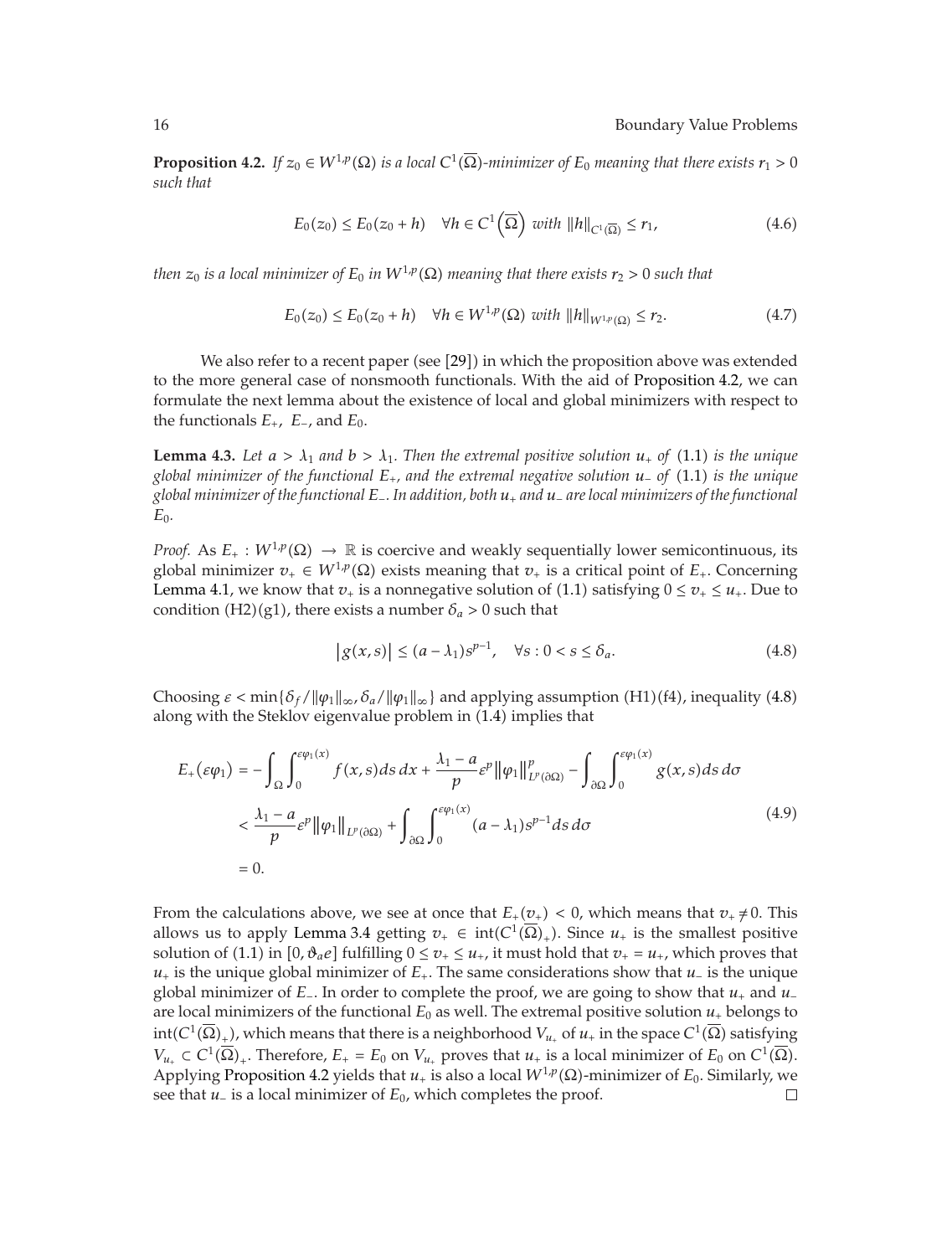**Lemma 4.4.** *The functional*  $E_0: W^{1,p}(\Omega) \to \mathbb{R}$  *has a global minimizer*  $v_0$  *which is a nontrivial solution of* (1.1) *satisfying*  $u_-\leq v_0 \leq u_+$ *.* 

*Proof.* As we know, the functional  $E_0: W^{1,p}(\Omega) \to \mathbb{R}$  is coercive and weakly sequentially lower semicontinuous. Hence, it has a global minimizer  $v_0$ . More precisely,  $v_0$  is a critical point of  $E_0$  which is a solution of (1.1) satisfying  $u_-\leq v_0\leq u_+$  (see Lemma 4.1). The fact that  $E_0(u_+) = E_+(u_+) < 0$  (see the proof of Lemma 4.3) proves that  $v_0$  is nontrivial meaning that  $v_0 \neq 0$ .  $\Box$ 

# **5. Existence of Sign-Changing Solutions**

The main result in this section about the existence of a nontrivial solution of problem  $(1.1)$ reads as follows.

**Theorem 5.1.** *Under hypotheses (H1)–(H3), problem* 1.1 *has a nontrivial sign-changing solution*  $u_0 \in C^1(\overline{\Omega})$ .

*Proof.* In view of Lemma 4.4, the existence of a global minimizer  $v_0 \in W^{1,p}(\Omega)$  of  $E_0$  satisfying  $v_0 \neq 0$  has been proved. This means that  $v_0$  is a nontrivial solution of (1.1) belonging to *u*−*, u*<sub>+</sub>*]*. If *v*<sub>0</sub>  $\neq$  *u*− and *v*<sub>0</sub>  $\neq$  *u*<sub>+</sub>*,* then *u*<sub>0</sub> := *v*<sub>0</sub> must be a sign-changing solution because *u*− is the greatest negative solution and  $u_{+}$  is the smallest positive solution of  $(1.1)$ , which proves the theorem in this case. We still have to show the theorem in case that either  $v_0 = u_-\,$  or  $v_0 = u_+$ . Let us only consider the case  $v_0 = u_+$  because the case  $v_0 = u_-$  can be proved similarly. The function *u*<sup>−</sup> is a local minimizer of *E*0. Without loss of generality, we suppose that *u*<sup>−</sup> is a strict local minimizer; otherwise, we would obtain infinitely many critical points  $v$  of  $E_0$  which are sign-changing solutions due to  $u_-\le v \le u_+$  and the extremality of the solutions  $u_-, u_+$ . Under these assumptions, there exists a  $\rho \in (0, ||u_+ - u_-\|_{W^{1,p}(\Omega)})$  such that

$$
E_0(u_+) \le E_0(u_-) < \inf \{ E_0(u) : u \in \partial B_\rho(u_-) \},\tag{5.1}
$$

where  $∂B<sub>ρ</sub> = {u ∈ W<sup>1,p</sup>(Ω) : ||u − u<sub>−</sub>||<sub>W<sup>1,p</sup>(Ω) = ρ}. Now, we may apply the Mountain-Pass</sub>$ Theorem to  $E_0$  (cf., [30]) thanks to (5.1) along with the fact that  $E_0$  satisfies the Palais-Smale condition. This yields the existence of  $u_0 \in W^{1,p}(\Omega)$  satisfying  $E'_0(u_0) = 0$  and

$$
\inf\{E_0(u): u \in \partial B_\rho(u_-)\} \le E_0(u_0) = \inf_{\pi \in \Pi} \max_{t \in [-1,1]} E_0(\pi(t)),\tag{5.2}
$$

where

$$
\Pi = \left\{ \pi \in C \Big( [-1, 1], W^{1, p}(\Omega) \Big) : \pi(-1) = u_-, \pi(1) = u_+ \right\}.
$$
 (5.3)

It is clear that (5.1) and (5.2) imply that  $u_0 \neq u_-$  and  $u_0 \neq u_+$ . Hence,  $u_0$  is a sign-changing solution provided that  $u_0 \neq 0$ . We have to show that  $E_0(u_0) \neq 0$ , which is fulfilled if there exists a path  $\tilde{\pi} \in \Pi$  such that

$$
E_0(\tilde{\pi}(t)) \neq 0, \quad \forall t \in [-1, 1]. \tag{5.4}
$$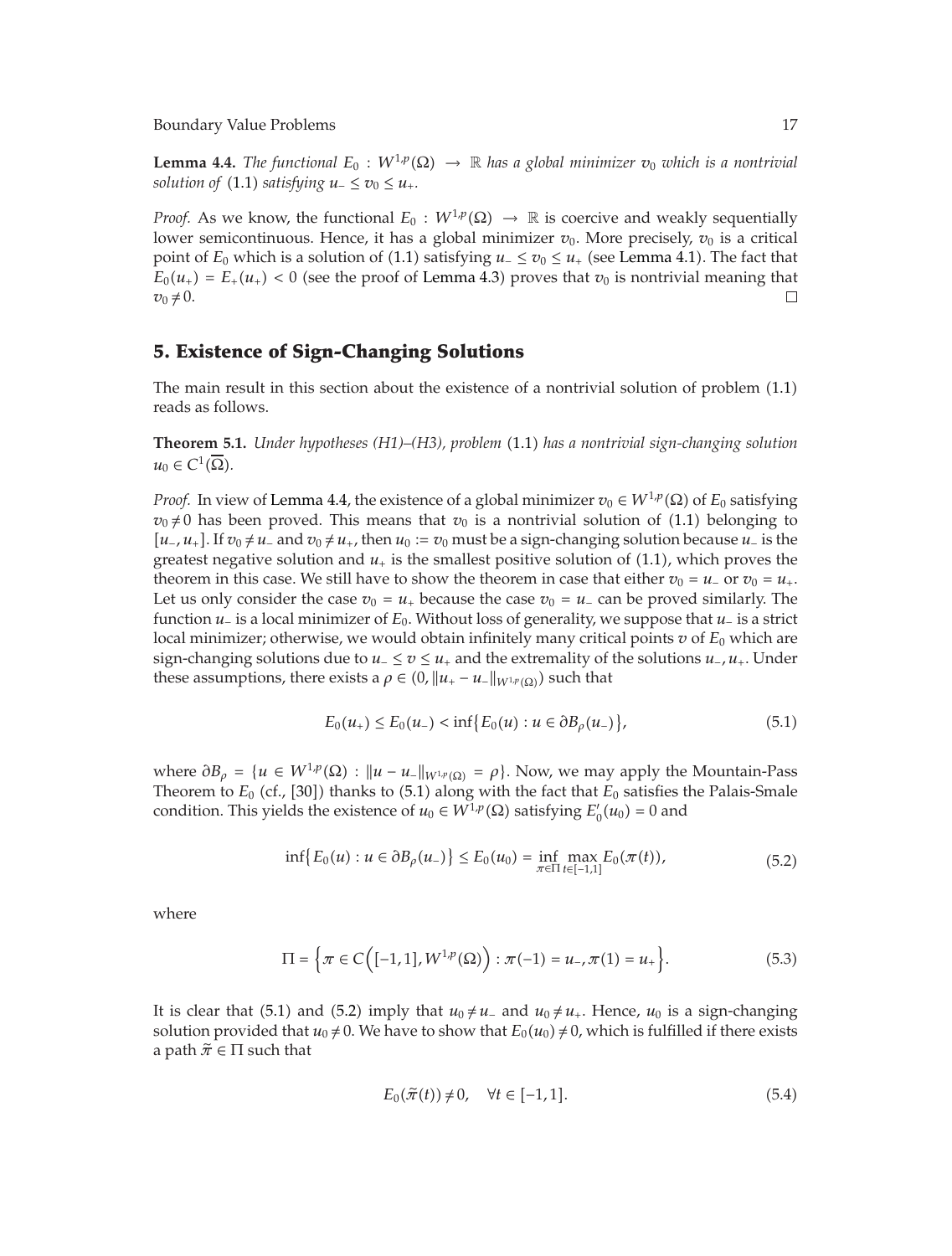$\text{Let } S = W^{1,p}(\Omega) \cap \partial B_1^{L^p(\partial \Omega)}$ , where  $\partial B_1^{L^p(\partial \Omega)} = \{u \in L^p(\partial \Omega) : ||u||_{L^p(\partial \Omega)} = 1\}$ , and  $S_C = S \cap C^1(\overline{\Omega})$ be equipped with the topologies induced by  $W^{1,p}(\Omega)$  and  $C^1(\overline{\Omega})$ , respectively. Furthermore, we set

$$
\Pi_0 = \{ \pi \in C([-1, 1], S) : \pi(-1) = -\varphi_1, \pi(1) = \varphi_1 \},\
$$
  

$$
\Pi_{0,C} = \{ \pi \in C([-1, 1], S_C) : \pi(-1) = -\varphi_1, \pi(1) = \varphi_1 \}.
$$
  
(5.5)

Because of the results of Martínez and Rossi in [26], there exists a continuous path  $\pi \in \Pi_0$ satisfying  $t \mapsto \pi(t) \in \{u \in W^{1,p}(\Omega) : I^{(a,b)}(u) < 0, \|u\|_{L^p(\partial\Omega)} = 1\}$  provided that  $(a, b)$  is above the curve C of hypothesis (H3). Recall that the functional  $I^{(a,b)}$  is given by

$$
I^{(a,b)}(u) = \int_{\Omega} (|\nabla u|^p + |u|^p) dx - \int_{\partial \Omega} (a(u^+)^p + b(u^-)^p) d\sigma.
$$
 (5.6)

This implies the existence of  $\mu > 0$  such that

$$
I^{(a,b)}(\pi(t)) \le -\mu < 0, \quad \forall t \in [-1, 1].\tag{5.7}
$$

It is well known that  $S_C$  is dense in *S*, which implies the density of  $\Pi_{0,C}$  in  $\Pi_{0}$ . Thus, a continuous path  $\pi_0 \in \Pi_{0,C}$  exists such that

$$
\left| I^{(a,b)}(\pi(t)) - I^{(a,b)}(\pi_0(t)) \right| < \frac{\mu}{2}, \quad \forall t \in [-1, 1]. \tag{5.8}
$$

The boundedness of the set  $\pi_0([-1,1])(\overline{\Omega})$  in  ${\mathbb R}$  ensures the existence of  $M>0$  such that

$$
|\pi_0(t)(x)| \le M \quad \forall x \in \Omega, \ \forall t \in [-1, 1]. \tag{5.9}
$$

Theorem 3.5 yields that  $u_+$ ,  $-u_- \in \text{int}(C^1(\overline{\Omega})_+)$ . Thus, for every  $u \in \pi_0([-1,1])$  and any bounded neighborhood  $V_u$  of  $u$  in  $C^1(\overline{\Omega})$ , there exist positive numbers  $h_u$  and  $j_u$  satisfying

$$
u_{+} - hv \in \text{int}\left(C^{1}\left(\overline{\Omega}\right)_{+}\right), \qquad -u_{-} + jv \in \text{int}\left(C^{1}\left(\overline{\Omega}\right)_{+}\right),\tag{5.10}
$$

for all  $h: 0 \le h \le h_u$ , for all  $j: 0 \le j \le j_u$ , and for all  $v \in V_u$ . Using (5.10) along with a compactness argument implies the existence of  $\varepsilon_0 > 0$  such that

$$
u_{-}(x) \leq \varepsilon \pi_0(t)(x) \leq u_{+}(x), \tag{5.11}
$$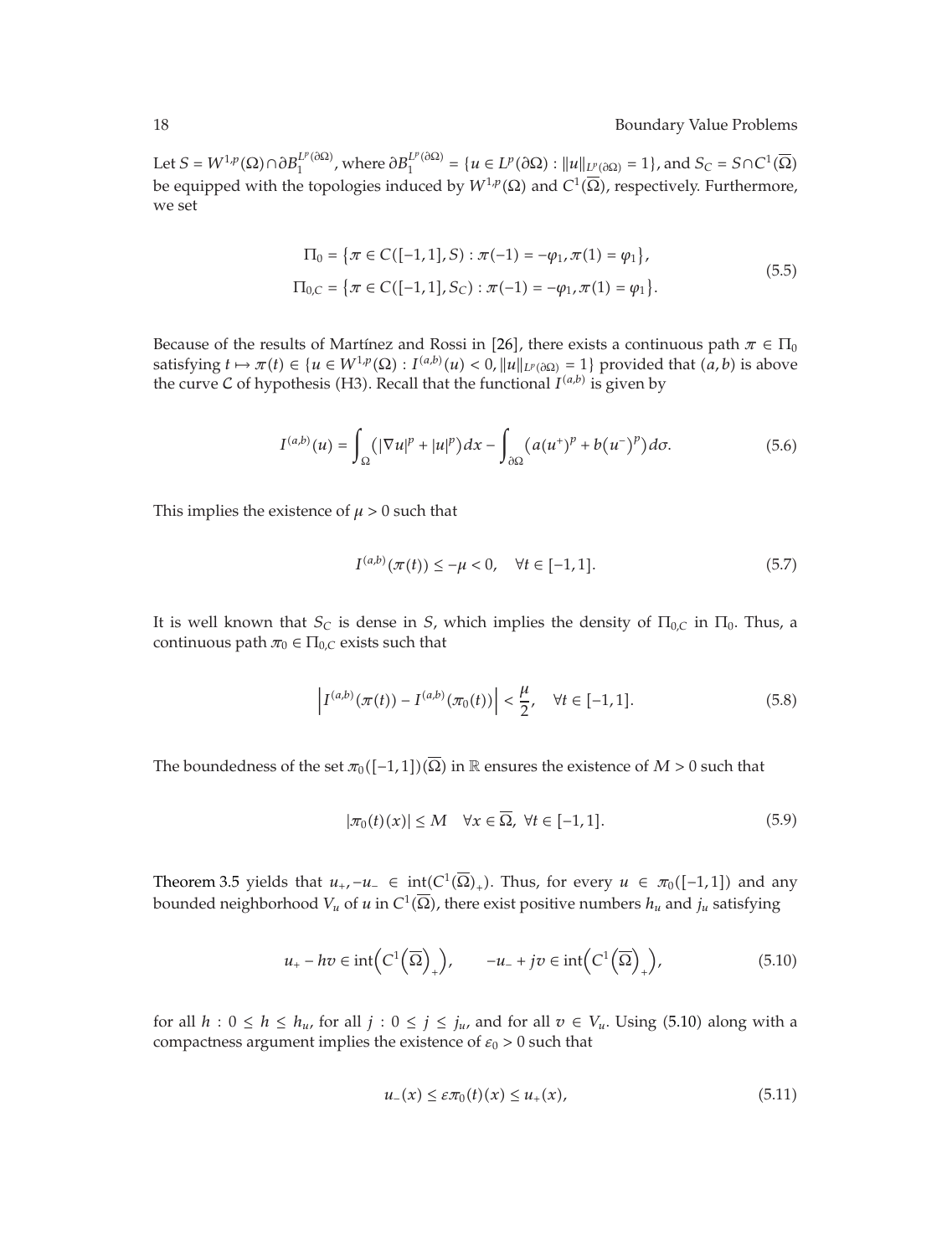for all  $x \in \Omega$ , for all  $t \in [-1,1]$ , and for all  $\varepsilon \leq \varepsilon_0$ . Representing  $E_0$  in terms of  $I^{(a,b)}$ , we obtain

$$
E_0(u) = \frac{1}{p} I^{(a,b)}(u) + \int_{\partial\Omega} (a(u^+)^p + b(u^-)^p) d\sigma - \int_{\Omega} \int_0^{u(x)} f(x, T_0(x, s)) ds dx
$$
  

$$
- \int_{\partial\Omega} \int_0^{u(x)} \left( a T_+^{\partial\Omega} (x, s)^{p-1} - b \left| T_-^{\partial\Omega} (x, s) \right|^{p-1} \right) ds d\sigma
$$
  

$$
- \int_{\partial\Omega} \int_0^{u(x)} g\left(x, T_0^{\partial\Omega} (x, s)\right) ds d\sigma.
$$
 (5.12)

In view of (5.11) we get for all  $\varepsilon \leq \varepsilon_0$  and all  $t \in [-1, 1]$ 

$$
E_0(\varepsilon \pi_0(t))
$$

$$
= \frac{1}{p} I^{(a,b)}(\varepsilon \pi_0(t)) - \int_{\Omega} \int_0^{\varepsilon \pi_0(t)(x)} f(x, s) ds dx - \int_{\partial \Omega} \int_0^{\varepsilon \pi_0(t)(x)} g(x, s) ds d\sigma
$$
  
\n
$$
= \varepsilon^p \left[ \frac{1}{p} I^{(a,b)}(\pi_0(t)) - \frac{1}{\varepsilon^p} \int_{\Omega} \int_0^{\varepsilon \pi_0(t)(x)} f(x, s) ds dx - \frac{1}{\varepsilon^p} \int_{\partial \Omega} \int_0^{\varepsilon \pi_0(t)(x)} g(x, s) ds d\sigma \right]
$$
(5.13)  
\n
$$
< \varepsilon^p \left[ -\frac{\mu}{2p} + \frac{1}{\varepsilon^p} \int_{\Omega} \left| \int_0^{\varepsilon \pi_0(t)(x)} f(x, s) ds \right| dx + \frac{1}{\varepsilon^p} \int_{\partial \Omega} \left| \int_0^{\varepsilon \pi_0(t)(x)} g(x, s) ds \right| d\sigma \right].
$$

Due to hypotheses (H1)(f1) and (H2)(g1), there exist positive constants  $\delta_1$ ,  $\delta_2$  such that

$$
|f(x,s)| \le \frac{\mu}{5M^p} |s|^{p-1}, \quad \text{for a.a. } x \in \Omega \text{ and all } s : |s| \le \delta_1,
$$
  

$$
|g(x,s)| \le \frac{\mu}{5M^p} |s|^{p-1}, \quad \text{for a.a. } x \in \partial\Omega \text{ and all } s : |s| \le \delta_2.
$$
 (5.14)

Choosing  $\varepsilon > 0$  such that  $\varepsilon < \min\{\varepsilon_0, \delta_1/M, \delta_2/M\}$  and using (5.14) provide

$$
\frac{1}{\varepsilon^p} \int_{\Omega} \left| \int_0^{\varepsilon \pi_0(t)(x)} f(x, s) ds \right| dx \le \frac{\mu}{5p},
$$
\n
$$
\frac{1}{\varepsilon^p} \int_{\partial \Omega} \left| \int_0^{\varepsilon \pi_0(t)(x)} g(x, s) ds \right| d\sigma \le \frac{\mu}{5p}.
$$
\n(5.15)

Applying  $(5.15)$  to  $(5.13)$  yields

$$
E_0(\varepsilon \pi_0(t)) \le \varepsilon^p \left(-\frac{\mu}{2p} + \frac{\mu}{5p} + \frac{\mu}{5p}\right) < 0, \quad \forall t \in [-1, 1].\tag{5.16}
$$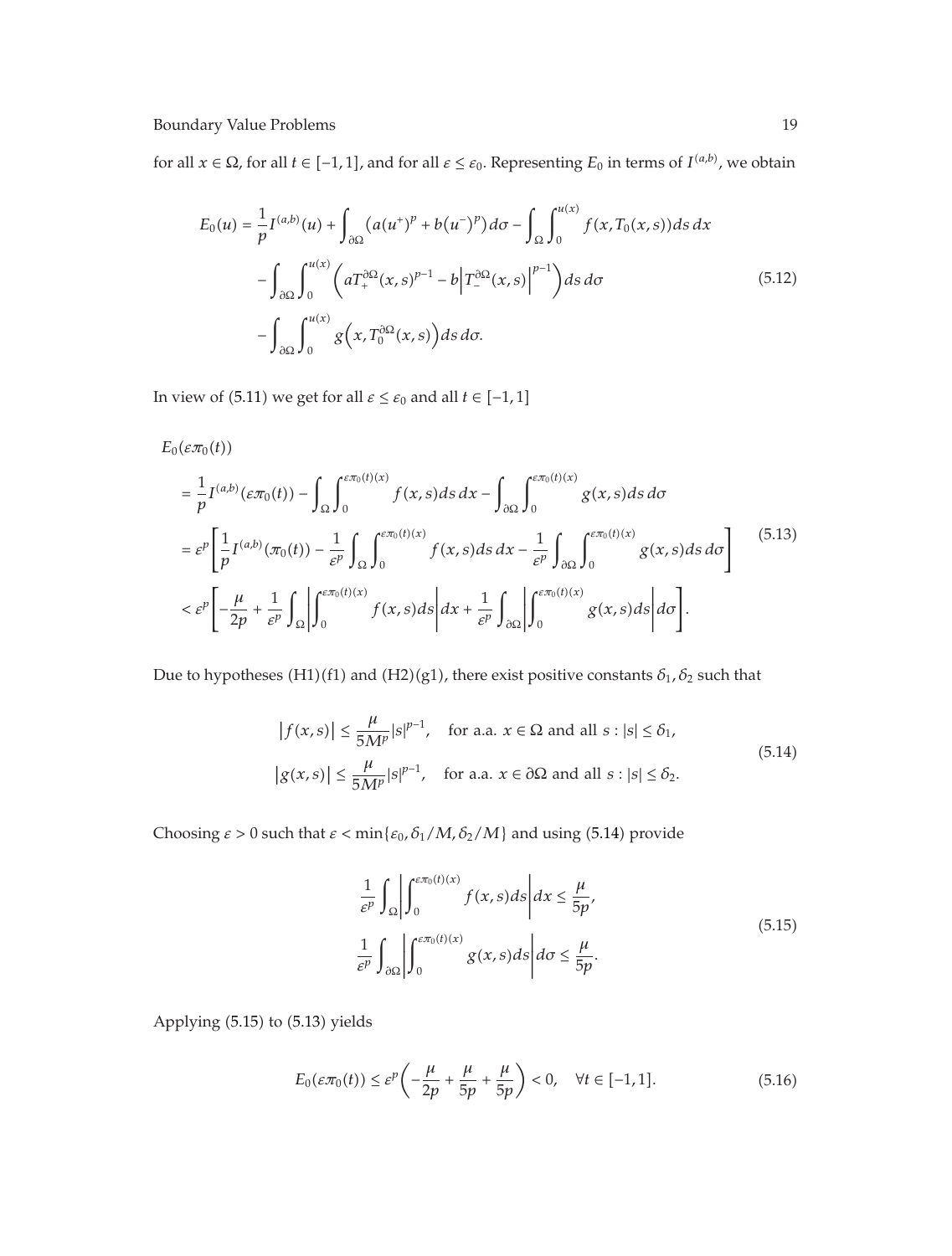We have constructed a continuous path  $\epsilon \pi_0$  joining  $-\epsilon \varphi_1$  and  $\epsilon \varphi_1$ . In order to construct continuous paths  $\pi_+$ ,  $\pi_-$  connecting  $\varepsilon\varphi_1$  and  $u_+$ , respectively,  $u_-$  and  $-\varepsilon\varphi_1$ , we first denote that

$$
c_{+} = E_{+}(\varepsilon \varphi_{1}), \qquad m_{+} = E_{+}(u_{+}), \qquad E_{+}^{c_{+}} = \left\{ u \in W^{1,p}(\Omega) : E_{+}(u) \leq c_{+} \right\}. \tag{5.17}
$$

It holds that  $m_+ < c_+$  because  $u_+$  is a global minimizer of  $E_+$ . By Lemma 4.1 the functional  $E_+$ has no critical values in the interval  $(m_+, c_+]$ . The coercivity of  $E_+$  along with its property to satisfy the Palais-Smale condition allows us to apply the Second Deformation Lemma (see, e.g., [31, page 366]) to  $E_{+}.$  This ensures the existence of a continuous mapping  $\eta \in C([0,1] \times$  $E_+^{c_+}$ ,  $E_+^{c_+}$ ) satisfying the following properties:

- (i)  $\eta(0, u) = u$ , for all  $u \in E_{+}^{c_{+}}$ ,
- (ii)  $\eta(1, u) = u_+$ , for all  $u \in E_+^{c_+}$ ,
- (iii)  $E_{+}(\eta(t, u)) \le E_{+}(u)$ , for all  $t \in [0, 1]$  and for all  $u \in E_{+}^{c_{+}}$ .

Next, we introduce the path  $\pi_+$  :  $[0,1] \rightarrow W^{1,p}(\Omega)$  given by  $\pi_+(t) = \eta(t,\varepsilon\varphi_1)^+$  $max{\{\eta(t, \varepsilon\varphi_1), 0\}}$  for all  $t \in [0,1]$  which is obviously continuous in  $W^{1,p}(\Omega)$  joining  $\varepsilon\varphi_1$  and  $u_+$ . Additionally, one has

$$
E_0(\pi_+(t)) = E_+(\pi_+(t)) \le E_+(\eta(t, \varepsilon \varphi_1)) \le E_+(\varepsilon \varphi_1) < 0, \quad \forall t \in [0, 1].
$$
 (5.18)

Similarly, the Second Deformation Lemma can be applied to the functional *E*−. We get a continuous path  $\pi_- : [0,1] \to W^{1,p}(\Omega)$  connecting  $-\varepsilon \varphi_1$  and  $u_-$  such that

$$
E_0(\pi_-(t)) < 0, \quad \forall t \in [0, 1].\tag{5.19}
$$

In the end, we combine the curves  $\pi$ <sub>−</sub>,  $\varepsilon \pi_0$ , and  $\pi_+$  to obtain a continuous path  $\tilde{\pi} \in \Pi$  joining *u*− and *u*<sub>+</sub>. Taking into account (5.16), (5.18), and (5.19), we get  $u_0 \neq 0$ . This yields the existence of a nontrivial sign-changing solution  $u_0$  of problem (1.1) satisfying  $u_-\leq u_0 \leq u_+$ , which completes the proof.  $\Box$ 

### **References**

- 1 P. Winkert, "Constant-sign and sign-changing solutions for nonlinear elliptic equations with neumann boundary values," *Advances in Differential Equations*, vol. 15, no. 5-6, pp. 561–599, 2010.
- 2 J. F. Escobar, "Uniqueness theorems on conformal deformation of metrics, Sobolev inequalities, and an eigenvalue estimate," *Communications on Pure and Applied Mathematics*, vol. 43, no. 7, pp. 857–883, 1990.
- 3 P. Tolksdorf, "Regularity for a more general class of quasilinear elliptic equations," *Journal of Differential Equations*, vol. 51, no. 1, pp. 126–150, 1984.
- 4 M. del Pino and C. Flores, "Asymptotic behavior of best constants and extremals for trace embeddings in expanding domains," *Communications in Partial Differential Equations*, vol. 26, no. 11-12, pp. 2189– 2210, 2001.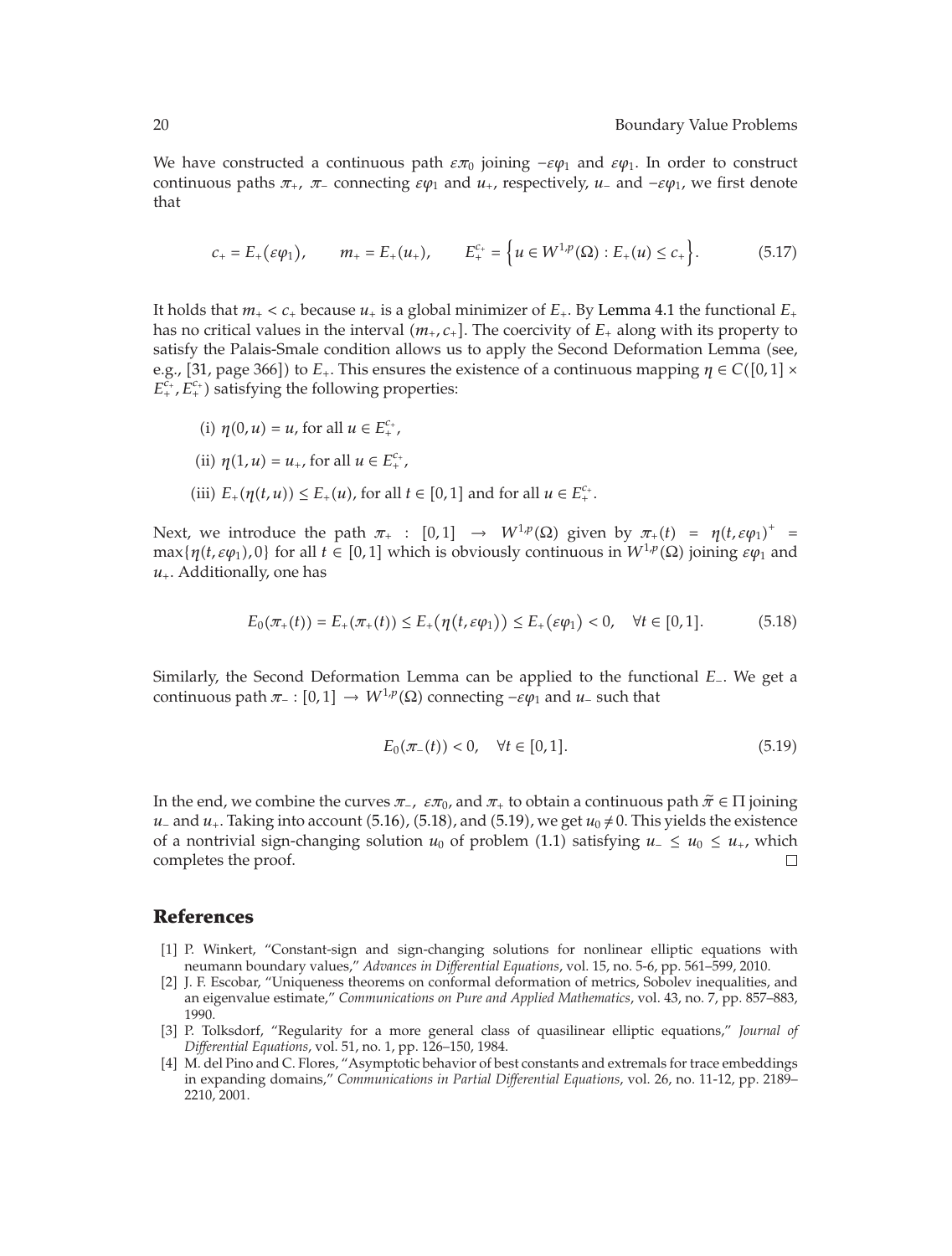- 5 J. F. Bonder, E. Lami Dozo, and J. D. Rossi, "Symmetry properties for the extremals of the Sobolev trace embedding," Annales de l'Institut Henri Poincaré. Analyse Non Linéaire, vol. 21, no. 6, pp. 795–805, 2004.
- [6] J. F. Bonder, S. Martínez, and J. D. Rossi, "The behavior of the best Sobolev trace constant and extremals in thin domains," *Journal of Differential Equations*, vol. 198, no. 1, pp. 129–148, 2004.
- 7 J. F. Bonder, "Multiple solutions for the *p*-Laplace equation with nonlinear boundary conditions," *Electronic Journal of Differential Equations*, no. 37, 7 pages, 2006.
- 8 D. Arcoya, J. I. Diaz, and L. Tello, "S-shaped bifurcation branch in a quasilinear multivalued model arising in climatology," *Journal of Differential Equations*, vol. 150, no. 1, pp. 215–225, 1998.
- 9 C. Atkinson and K. El-Ali, "Some boundary value problems for the Bingham model," *Journal of Differential Equations*, vol. 41, no. 3, pp. 339–363, 1992.
- [10] C. Atkinson and C. R. Champion, "On some boundary value problems for the equation  $\nabla(F(|\nabla\omega|)\nabla\omega) = 0$ ," *Proceedings of the Royal Society A*, vol. 448, no. 1933, pp. 269–279, 1995.
- [11] J. I. Díaz, *Nonlinear Partial Differential Equations and Free Boundaries. I. Elliptic Equations, vol. 106 of Research Notes in Mathematics*, Pitman, Boston, Mass, USA, 1985.
- 12 J. F. Bonder, "Multiple positive solutions for quasilinear elliptic problems with sign-changing nonlinearities," *Abstract and Applied Analysis*, vol. 2004, no. 12, pp. 1047–1055, 2004.
- 13 J. F. Bonder and J. D. Rossi, "Existence results for the *p*-Laplacian with nonlinear boundary conditions," *Journal of Mathematical Analysis and Applications*, vol. 263, no. 1, pp. 195–223, 2001.
- [14] S. R. Martínez and J. D. Rossi, "Weak solutions for the *p*-Laplacian with a nonlinear boundary condition at resonance," *Electronic Journal of Differential Equations*, no. 27, 14 pages, 2003.
- 15 J.-H. Zhao and P.-H. Zhao, "Existence of infinitely many weak solutions for the *p*-Laplacian with nonlinear boundary conditions," *Nonlinear Analysis: Theory, Methods & Applications*, vol. 69, no. 4, pp. 1343–1355, 2008.
- 16 C. Li and S. Li, "Multiple solutions and sign-changing solutions of a class of nonlinear elliptic equations with Neumann boundary condition," *Journal of Mathematical Analysis and Applications*, vol. 298, no. 1, pp. 14–32, 2004.
- 17 X. Wu and K.-K. Tan, "On existence and multiplicity of solutions of Neumann boundary value problems for quasi-linear elliptic equations," *Nonlinear Analysis: Theory, Methods & Applications*, vol. 65, no. 7, pp. 1334–1347, 2006.
- 18 S. Carl and D. Motreanu, "Constant-sign and sign-changing solutions of a nonlinear eigenvalue problem involving the *p*-Laplacian," *Differential and Integral Equations*, vol. 20, no. 3, pp. 309–324, 2007.
- 19 S. Carl and D. Motreanu, "Sign-changing and extremal constant-sign solutions of nonlinear elliptic problems with supercritical nonlinearities," *Communications on Applied Nonlinear Analysis*, vol. 14, no. 4, pp. 85–100, 2007.
- 20 S. Carl and D. Motreanu, "Constant-sign and sign-changing solutions for nonlinear eigenvalue problems," *Nonlinear Analysis: Theory, Methods & Applications*, vol. 68, no. 9, pp. 2668–2676, 2008.
- 21 S. Carl and K. Perera, "Sign-changing and multiple solutions for the *p*-Laplacian," *Abstract and Applied Analysis*, vol. 7, no. 12, pp. 613–625, 2002.
- [22] S. R. Martínez and J. D. Rossi, "Isolation and simplicity for the first eigenvalue of the *p*-Laplacian with a nonlinear boundary condition," *Abstract and Applied Analysis*, vol. 7, no. 5, pp. 287–293, 2002.
- [23] A. Lê, "Eigenvalue problems for the p-Laplacian," *Nonlinear Analysis: Theory, Methods & Applications*, vol. 64, no. 5, pp. 1057–1099, 2006.
- 24 P. Winkert, "*L*<sup>∞</sup>-estimates for nonlinear elliptic Neumann boundary value problems," *Nonlinear Differential Equations and Applications*, vol. 17, no. 3, pp. 289–302, 2010.
- 25 G. M. Lieberman, "Boundary regularity for solutions of degenerate elliptic equations," *Nonlinear Analysis: Theory, Methods & Applications*, vol. 12, no. 11, pp. 1203–1219, 1988.
- [26] S. R. Martínez and J. D. Rossi, "On the Fučik spectrum and a resonance problem for the *p*-Laplacian with a nonlinear boundary condition," *Nonlinear Analysis: Theory, Methods & Applications*, vol. 59, no. 6, pp. 813–848, 2004.
- 27 J. L. Vazquez, "A strong maximum principle for some quasilinear elliptic equations," ´ *Applied Mathematics and Optimization*, vol. 12, no. 3, pp. 191–202, 1984.
- 28 S. Carl, "Existence and comparison results for noncoercive and nonmonotone multivalued elliptic problems," *Nonlinear Analysis: Theory, Methods & Applications*, vol. 65, no. 8, pp. 1532–1546, 2006.